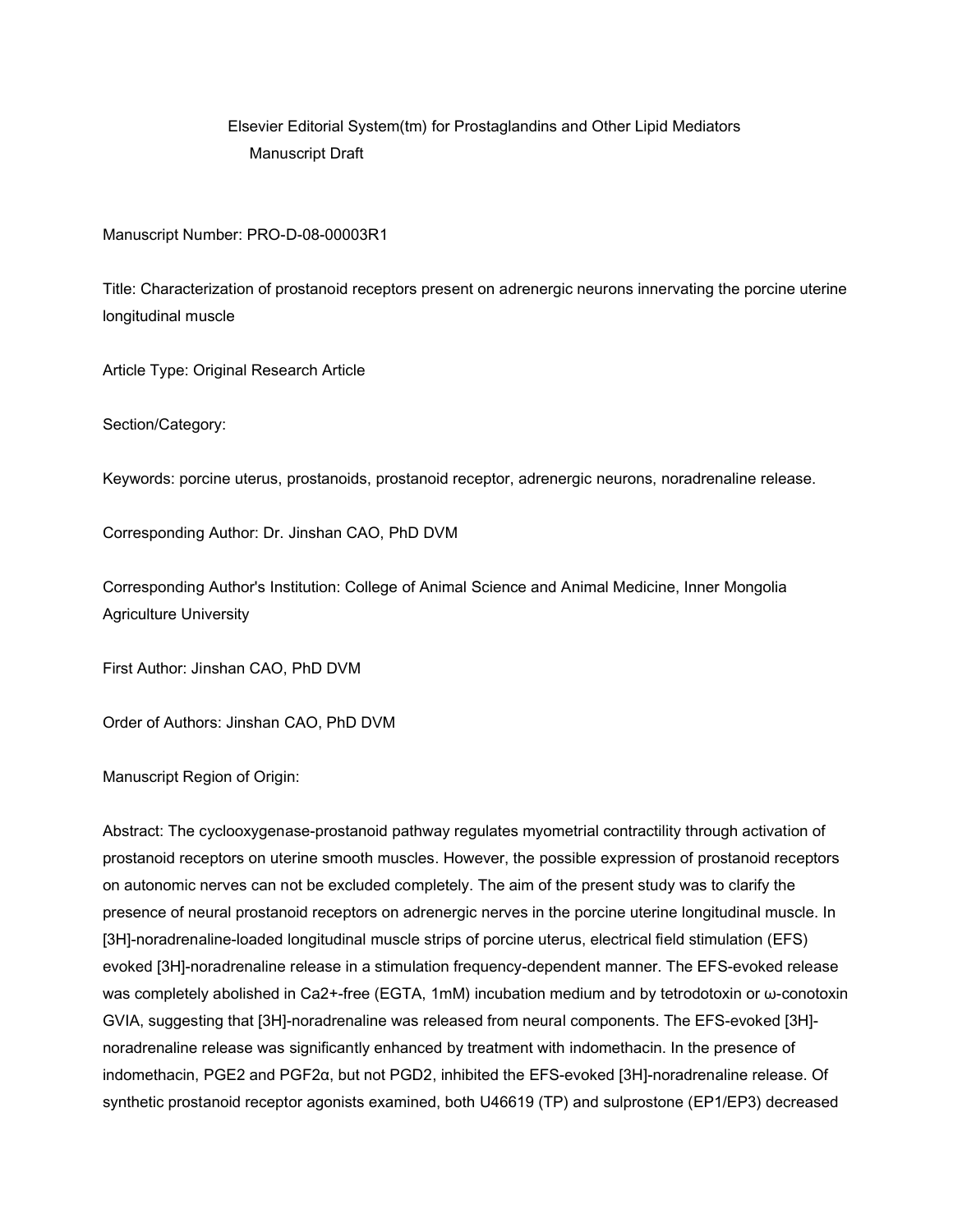the EFS-evoked [3H]-noradrenaline release in a concentration-dependent manner, while fluprostenol (FP), BW245C (DP) and butaprost (EP2) were almost ineffective. SQ29548 (TP receptor antagonist) blocked the effect of U46619, but SC-19220 (EP1 receptor antagonist) did not change the inhibition by sulprostone or PGE2. Double immunofluorescence staining using protein gene product 9.5, tyrosine hydroxylase, EP3 receptor and TP receptor antibodies suggested the localization of EP3 or TP receptors on adrenergic nerves in the porcine uterus. These results indicated that neural EP3 and TP receptors are present on adrenergic nerves of the porcine uterine longitudinal muscle. Endogenous prostanoid produced by cyclooxygenase can regulate noradrenaline release in an inhibitory manner through activation of these neural prostanoid receptors.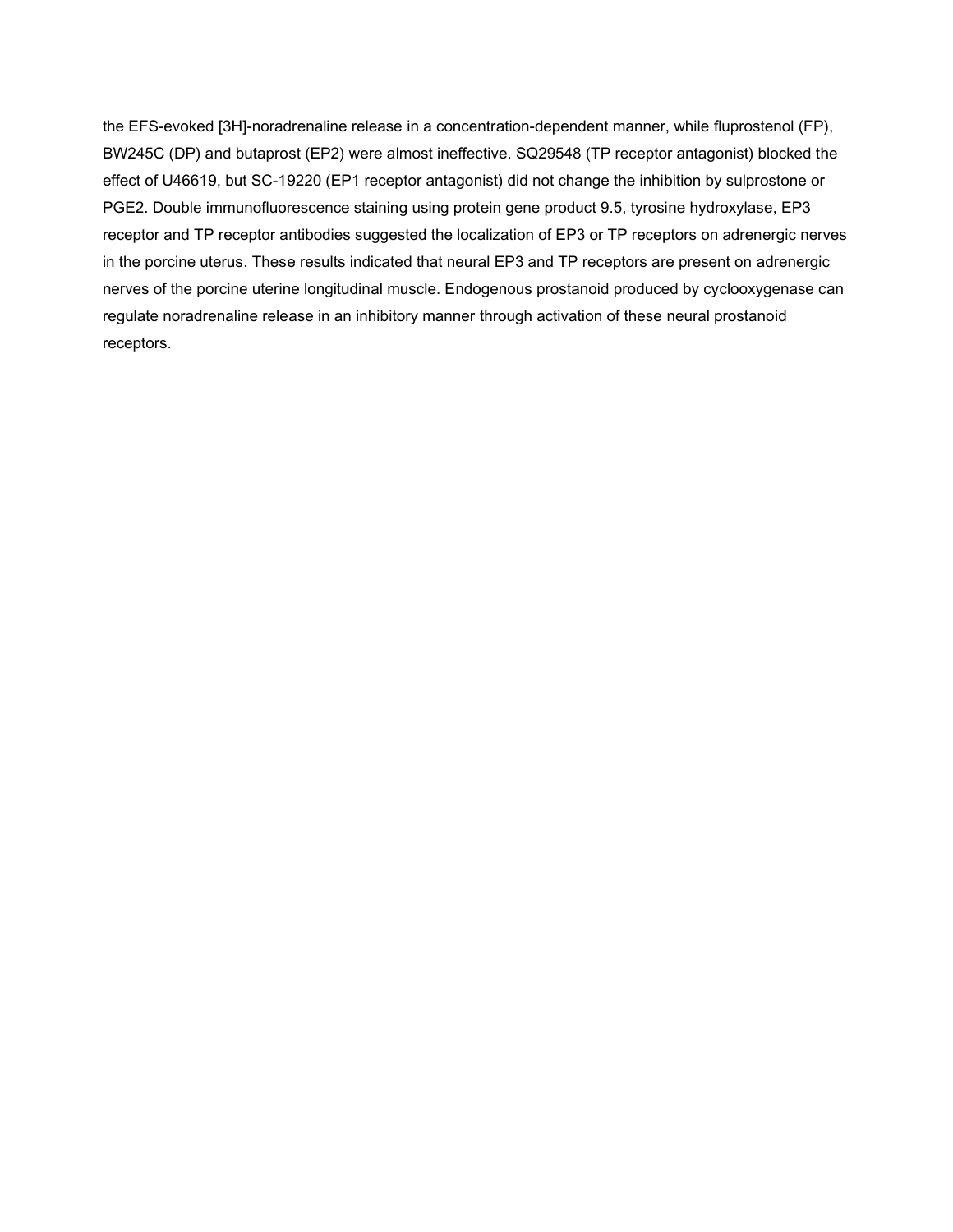#### Responses to the comments

Thank you very much for your comments on our manuscript (PRO-D-08-00003).We are pleased to hear that our manuscript is acceptable after a minor revision. We have checked the comments and responded it as follow.

#### Referee's comments

In the paper, the authors argue that EP3 but not EP1 receptor is an inhibitory neural prostanoid EP receptor located on adrenergic nerves based on the experiments that sulprostone, an EP1/EP3 receptor agonist, inhibits the [3H]-noradrenaline release at a low concentration, and SC-19220 (a EP1 receptor antagonist) had no effect on EFS-evoked [3H]-noradrenaline release. However, it is possible that EP1/EP3 receptors are redundant. Either one of them is enough for the signal transduction. This question can be addressed by examining noradrenaline release using an EP3 antagonist.

#### Responses

In the porcine longitudinal muscle strips, natural ligand to EP receptor (PGE2) and relative selective ligand to EP1/EP3 receptors (sulprostone) inhibited the EFS-induced 3H-noradrenaline release. Expression of EP1, EP2 and EP3 receptors had been already demonstrated in the porcine uterus. EP2 receptor agonist, butaprost was ineffective to affect noradrenaline release and EP1 receptor antagonist, the concentration of which was 1.5 fold higher than its IC50 values (a new reference, Funk et al., 1993 was added) did not significantly affect the responses to PGE2 and sulprosotone. From these results, EP3 receptor was proposed as an EP receptor subtype mediating the inhibitory actions of both agonists. As the referee mentioned, to confirm the definite involvement of EP3 receptor, it is necessary to investigate the effects of EP3 receptor antagonist on the inhibition by PGE2 and sulprostone. But unfortunately, EP3 receptor is unavailable at commercial base now. In the present experiment, the lack of attenuation by SC19220 did not directly indicate the absence of presynaptic EP1 receptor in the porcine uterine adrenergic fibers. The possibility that the referee mentioned is not excluded completely. Analysis using EP1 selective agonist will be necessary to obtain the clear results. Considering above mentioned points, discussion section has been revised more precisely (see page 16p, Discussion).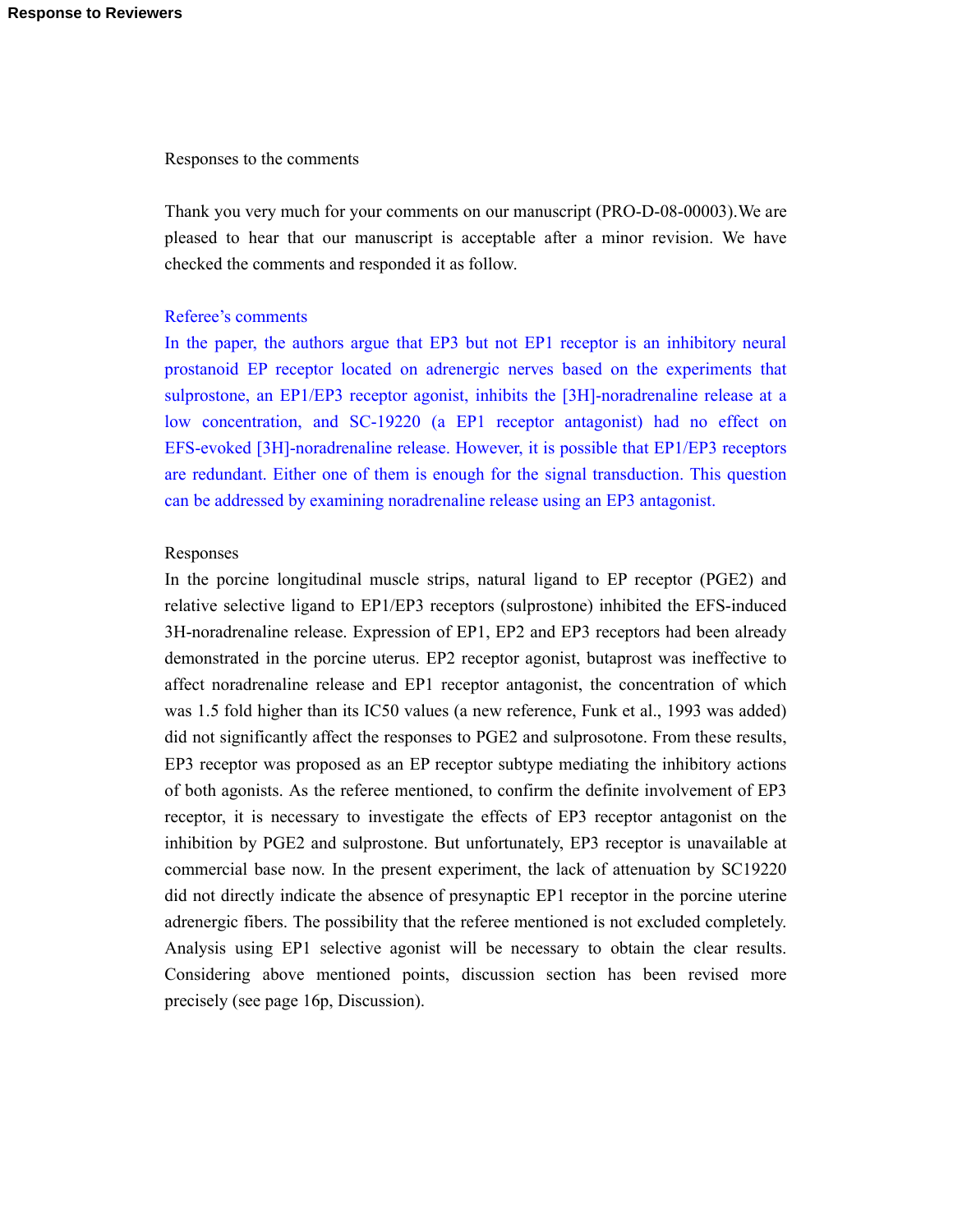#### **Abstract**

The cyclooxygenase-prostanoid pathway regulates myometrial contractility through activation of prostanoid receptors on uterine smooth muscles. However, the possible expression of prostanoid receptors on autonomic nerves can not be excluded completely. The aim of the present study was to clarify the presence of neural prostanoid receptors on adrenergic nerves in the porcine uterine longitudinal muscle. In [<sup>3</sup>H]-noradrenaline-loaded longitudinal muscle strips of porcine uterus, electrical field stimulation  $(EFS)$  evoked  $[{}^{3}H]$ -noradrenaline release in a stimulation frequency-dependent manner. The EFS-evoked release was completely abolished in  $Ca^{2+}$ -free (EGTA, 1mM) incubation medium and by tetrodotoxin or  $\omega$ -conotoxin GVIA, suggesting that  $\int^3 H$ ]-noradrenaline was released from neural components. The EFS-evoked  $\int^3 H$ ]-noradrenaline release was significantly enhanced by treatment with indomethacin. In the presence of indomethacin,  $PGE_2$  and  $PGF_{2\alpha}$ , but not  $PGD_2$ , inhibited the EFS-evoked  $[^{3}H]$ -noradrenaline release. Of synthetic prostanoid receptor agonists examined, both U46619 (TP) and sulprostone  $(EP_1/EP_3)$  decreased the  $EFS$ -evoked  $[^{3}H]$ -noradrenaline release in a concentration-dependent manner, while fluprostenol (FP), BW245C (DP) and butaprost (EP<sub>2</sub>) were almost ineffective. SQ29548 (TP receptor antagonist) blocked the effect of U46619, but  $SC-19220$  (EP<sub>1</sub> receptor antagonist) did not change the inhibition by sulprostone or  $PGE_2$ . Double immunofluorescence staining using protein gene product 9.5, tyrosine hydroxylase,  $EP_3$ receptor and TP receptor antibodies suggested the localization of  $EP<sub>3</sub>$  or TP receptors on adrenergic nerves in the porcine uterus. These results indicated that neural  $EP_3$  and  $TP$ receptors are present on adrenergic nerves of the porcine uterine longitudinal muscle. Endogenous prostanoid produced by cyclooxygenase can regulate noradrenaline release in an inhibitory manner through activation of these neural prostanoid receptors.

Key words: porcine uterus, prostanoids, prostanoid receptor, adrenergic neurons, noradrenaline release.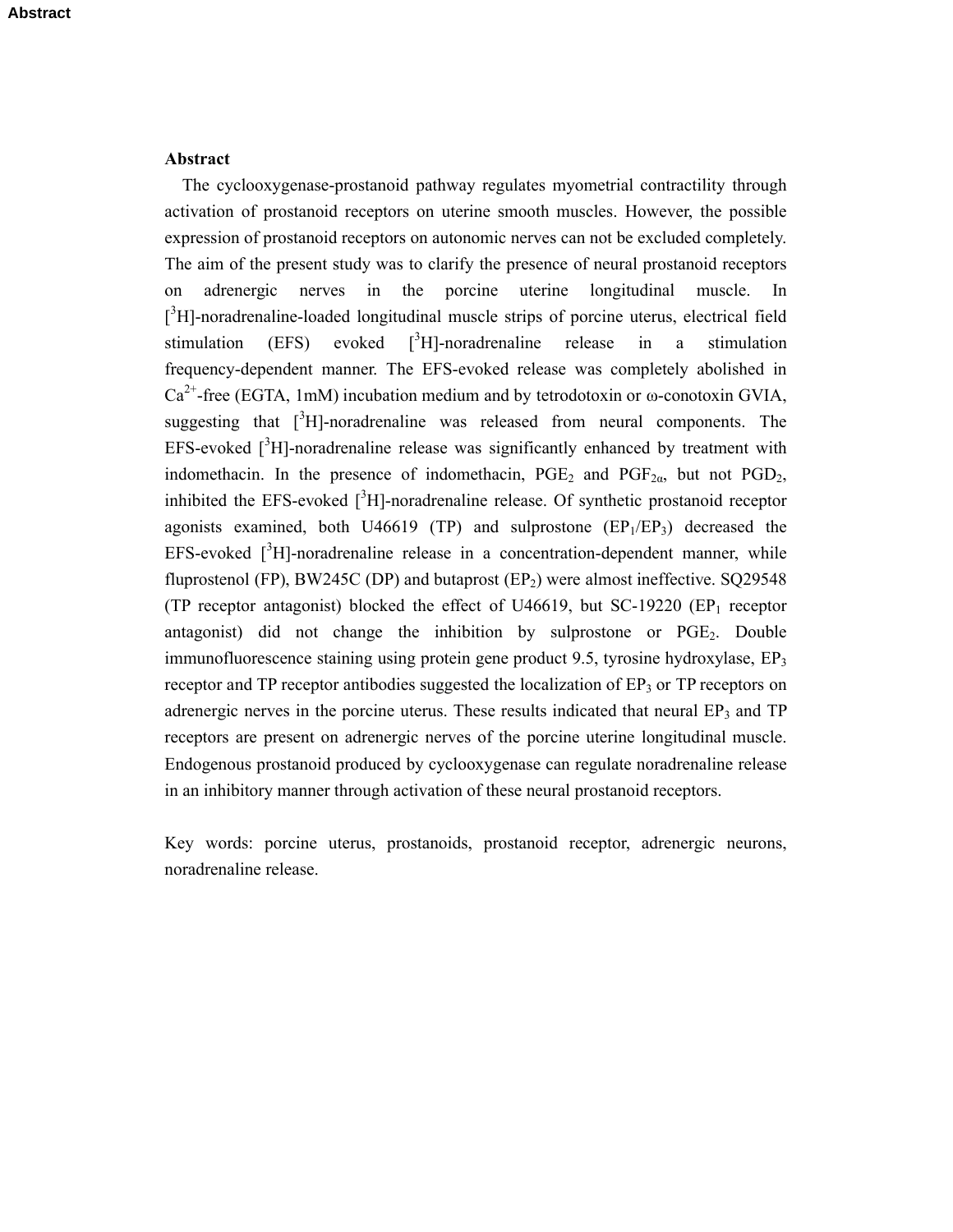# **Characterization of prostanoid receptors present on adrenergic neurons innervating the porcine uterine longitudinal muscle**

Jinshan Cao<sup>1,2)</sup>, Tatsuro Nakamura<sup>1)</sup>, Takio Kitazawa<sup>1)</sup>, Naoko Yamashiki<sup>3)</sup>, Tsubasa Yamamoto<sup>3)</sup> and Tetsuro Taneike<sup>1)</sup>

1) Department of Pharmacology, School of Veterinary Medicine, Rakuno Gakuen University, Ebetsu Hokkaido 069-8501, Japan

2) Department of Basic Veterinary Medicine, College of Animal Science and Animal Medicine, Inner Mongolia Agriculture University, Hohhot, Inner Mongolia 010018, China

3) Laboratory of Developmental Biology, Faculty of Environmental Systems, Rakuno Gakuen University, Ebetsu Hokkaido 069-8501, Japan

Correspondence: Tetsuro Taneike DVM, PhD.

Department of Pharmacology, School of Veterinary Medicine, Rakuno Gakuen University, Ebetsu Hokkaido 069-8501, Japan

Tel. 81-11-388-4716,

Fax, 81-11-387-5890

E-mail, [taneike@rakuno.ac.jp](mailto:taneike@rakuno.ac.jp)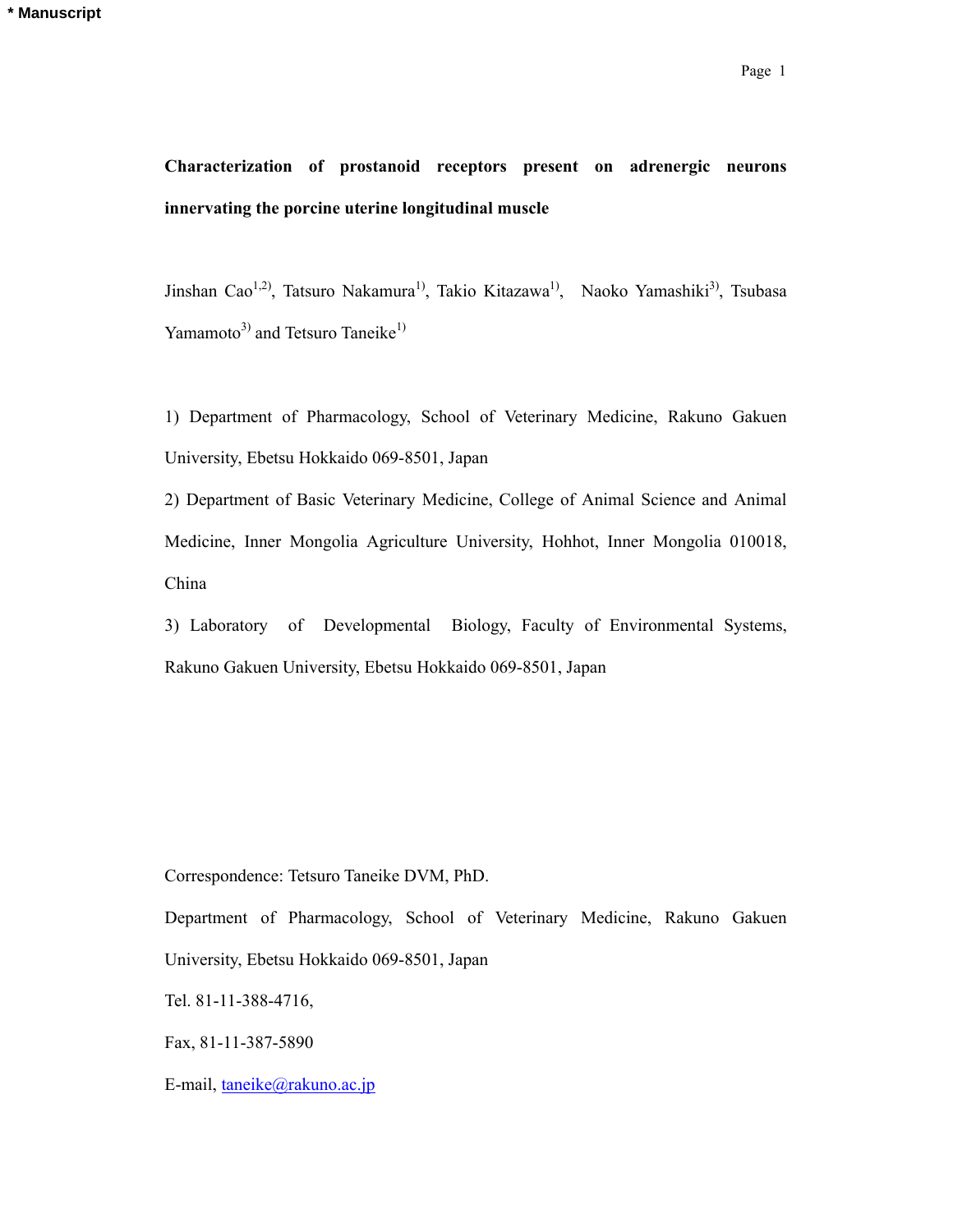#### **Abstract**

The cyclooxygenase-prostanoid pathway regulates myometrial contractility through activation of prostanoid receptors on uterine smooth muscles. However, the possible expression of prostanoid receptors on autonomic nerves can not be excluded completely. The aim of the present study was to clarify the presence of neural prostanoid receptors on adrenergic nerves in the porcine uterine longitudinal muscle. In  $[$ <sup>3</sup>H]-noradrenaline-loaded longitudinal muscle strips of porcine uterus, electrical field stimulation (EFS) evoked  ${}^{3}$ H]-noradrenaline release in a stimulation frequency-dependent manner. The EFS-evoked release was completely abolished in  $Ca^{2+}$ -free (EGTA, 1mM) incubation medium and by tetrodotoxin or  $\omega$ -conotoxin GVIA, suggesting that  $[^{3}H]$ -noradrenaline was released from neural components. The EFS-evoked  $\int^3 H$ ]-noradrenaline release was significantly enhanced by treatment with indomethacin. In the presence of indomethacin,  $PGE_2$  and  $PGF_{2\alpha}$ , but not  $PGD_2$ , inhibited the EFS-evoked  $[^{3}H]$ -noradrenaline release. Of synthetic prostanoid receptor agonists examined, both U46619 (TP) and sulprostone  $(EP_1/EP_3)$  decreased the  $EFS$ -evoked  $[^{3}H]$ -noradrenaline release in a concentration-dependent manner, while fluprostenol (FP), BW245C (DP) and butaprost  $(EP_2)$  were almost ineffective. SQ29548 (TP receptor antagonist) blocked the effect of U46619, but  $SC-19220$  (EP<sub>1</sub> receptor antagonist) did not change the inhibition by sulprostone or PGE2. Double immunofluorescence staining using protein gene product 9.5, tyrosine hydroxylase,  $EP_3$ receptor and TP receptor antibodies suggested the localization of  $EP<sub>3</sub>$  or TP receptors on adrenergic nerves in the porcine uterus. These results indicated that neural  $EP_3$  and  $TP$ receptors are present on adrenergic nerves of the porcine uterine longitudinal muscle.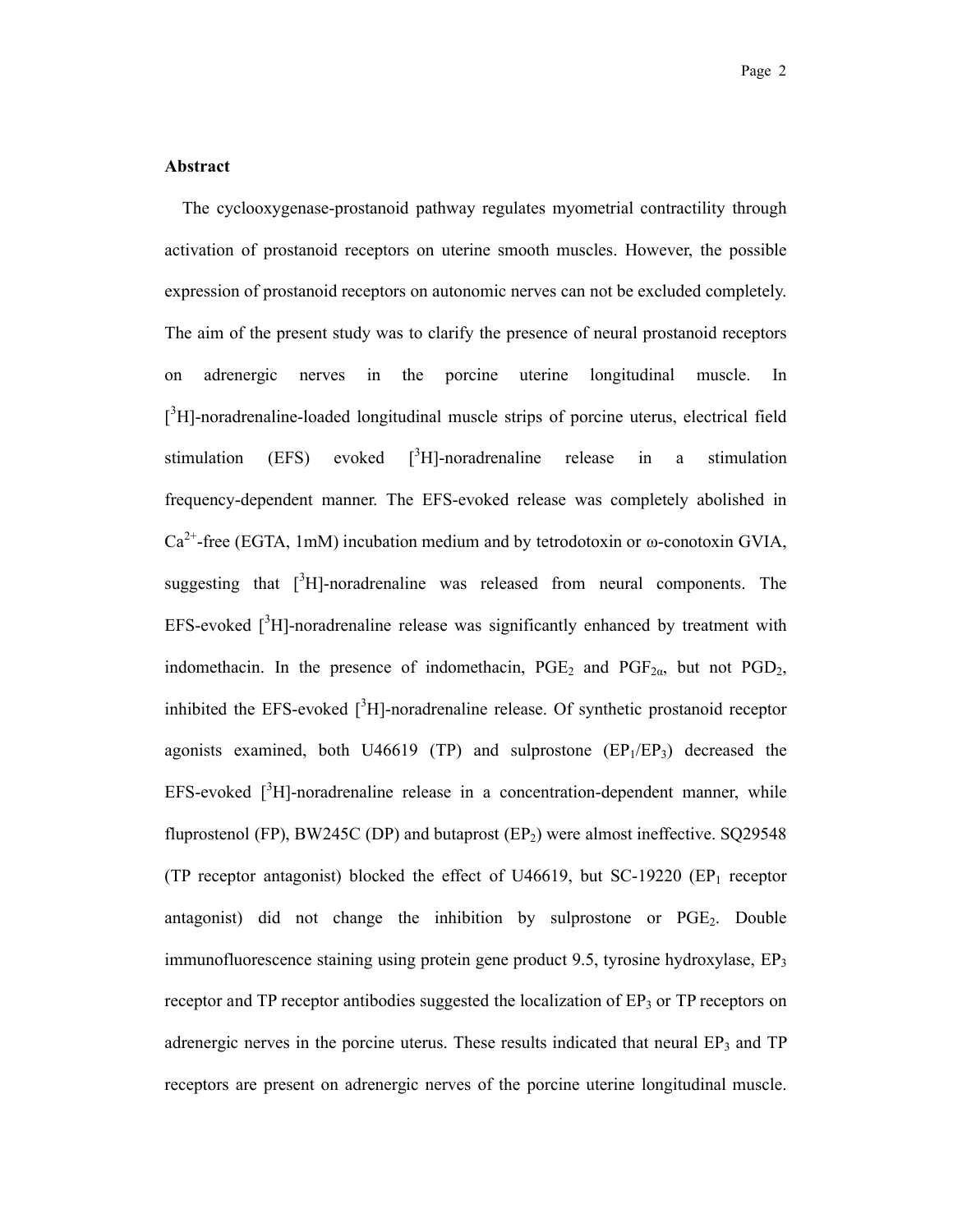Endogenous prostanoid produced by cyclooxygenase can regulate noradrenaline release in an inhibitory manner through activation of these neural prostanoid receptors.

Key words: porcine uterus, prostanoids, prostanoid receptor, adrenergic neurons, noradrenaline release.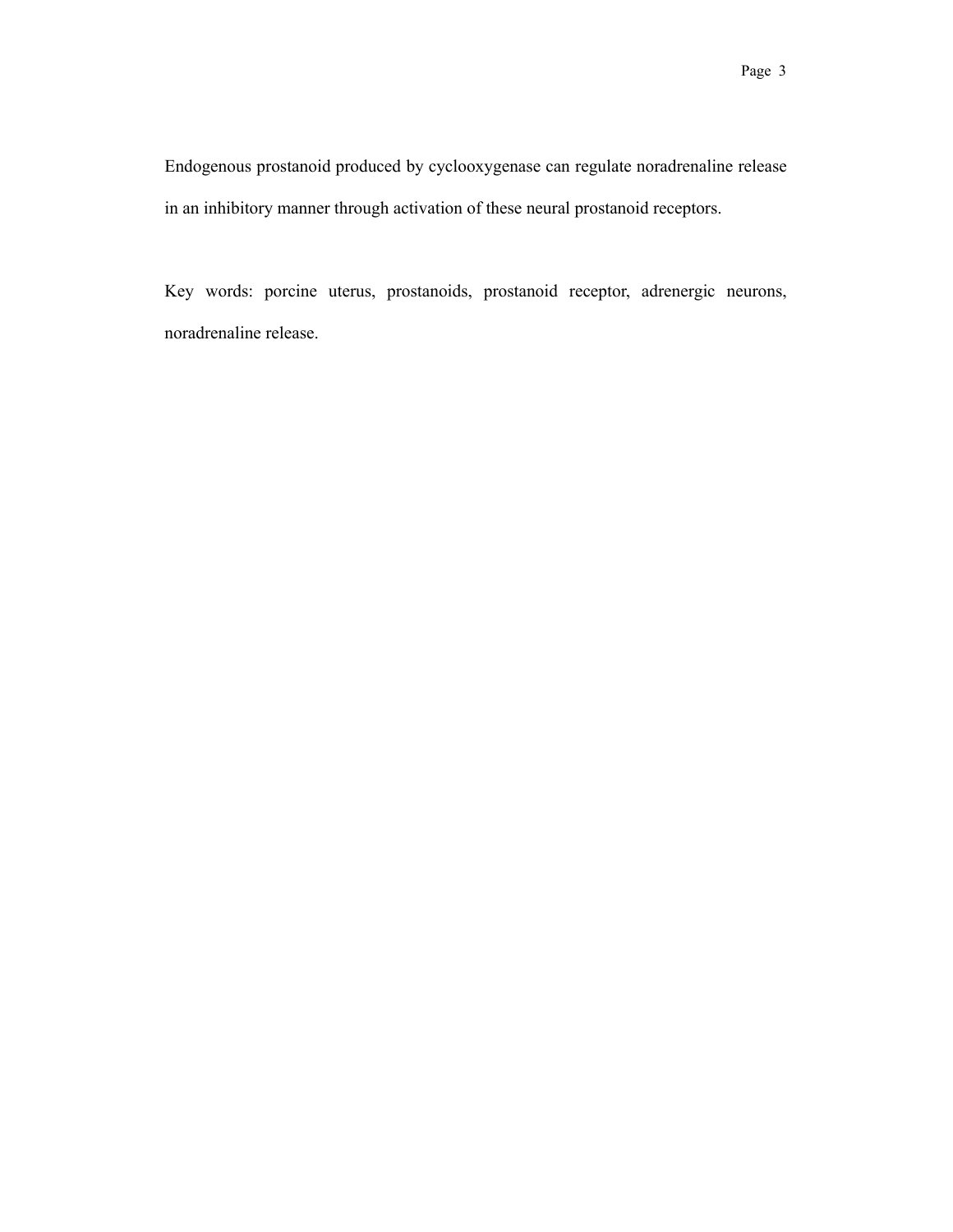#### **1. Introduction**

Prostanoids, a group of lipid mediators including prostaglandins ( $PGE_2$ ,  $PGF_{2\alpha}$ ,  $PGD_2$ and PGI<sub>2</sub>) and thromboxane  $A_2$  (TXA<sub>2</sub>), are synthesized from arachidonic acid by cyclooxygenase and specific prostanoid synthases. The synthesized prostanoids are immediately secreted into extracellular fluid via a prostanoid-specific transporter expressed in the cytoplasmic membrane and act on specific prostanoid receptors (FP,  $EP_1$ ,  $EP_2$ ,  $EP_3$ ,  $EP_4$ ,  $DP$ ,  $IP$ ,  $TP$ ) in an autocrine or paracrine manner [1, 2]. Prostanoids play important roles in generation of heat, modulation of pain, induction of sleep, aggregation of platelets, protection of gastric mucosa and modulation of smooth muscle tonus. Since the first discovery of prostanoids in semen and seminal glands, their physiological function in reproductive organs has attracted a great deal of attention, and several studies have demonstrated that the cyclooxygenase, synthetized prostanoids and coupled prostanoid receptors play essential physiological roles in induction of parturition via modulation of uterine smooth muscle contractile activity and via a hormonal action for luteolysis [3-9]. Prostanoid receptors expressed in the uterus have been investigated in functional and molecular biological studies, and these studies have indicated a species-related heterogeneous population of prostanoid receptors in the uterus of various mammals except for the pig [10]. Therefore, we have analyzed prostanoid receptor subtypes in the porcine uterus and have shown a muscle layer-dependent distribution of prostanoid receptors  $(EP_1, EP_2, EP_3, FP_1)$  longitudinal muscle > circular muscle; DP, IP, TP, circular muscle >longitudinal muscle). The prostanoid receptor subtypes present in the porcine uterus are consistent with those demonstrated in the human uterus. Cyclooxygenase-prostanoid-prostanoid receptor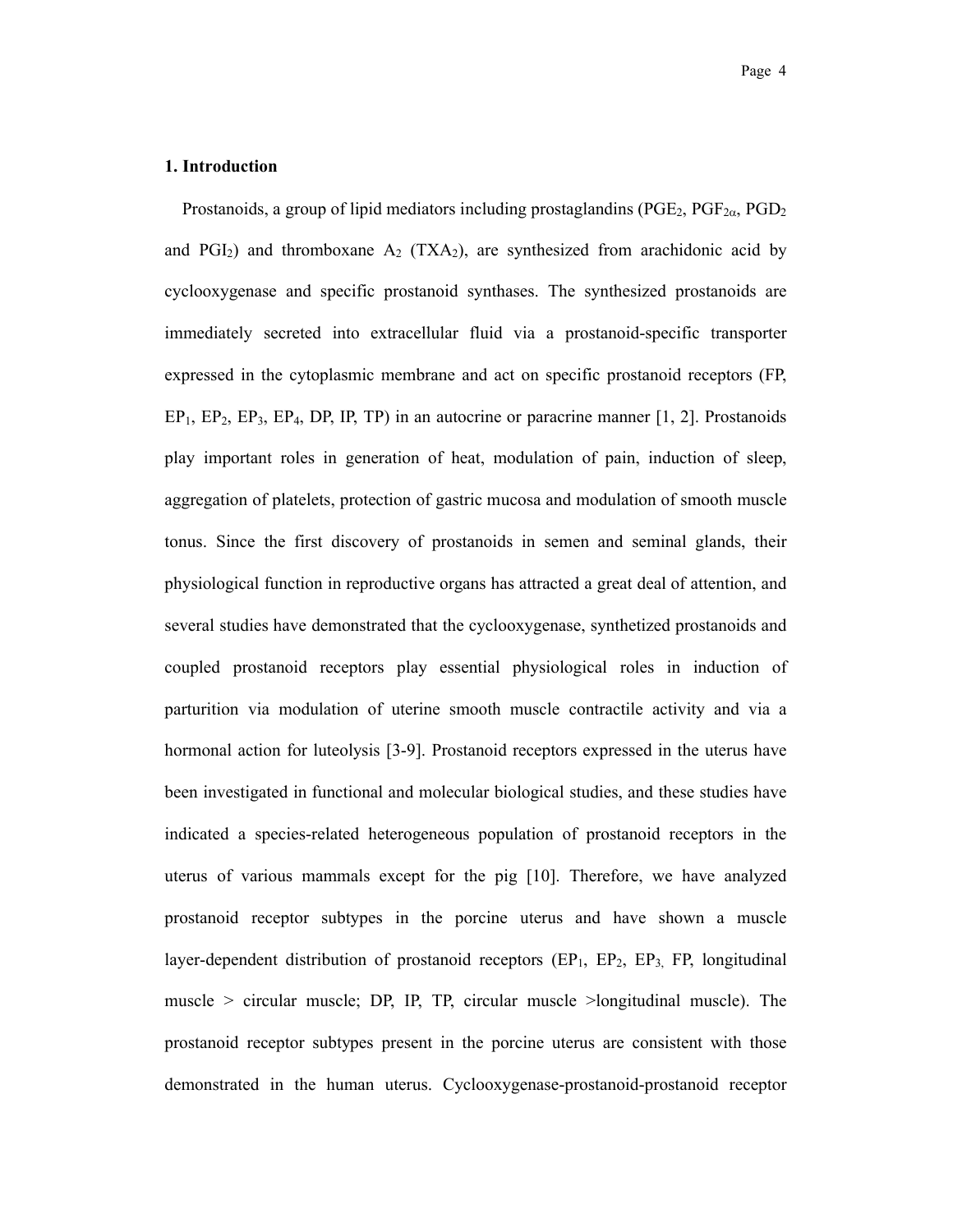mechanisms were found to be involved in the regulation of spontaneous myometrial activity in the non-pregnant porcine uterus [11-14].

Besides hormonal regulatory factors, such as prostanoids and sex steroids, autonomic nerves are also thought to be important for regulation of coordinated uterine contractility. Functional studies by electrical field and extrinsic nerve stimulation have provided evidence of excitatory cholinergic (rat, human and pig) as well as  $\alpha$ -excitatory and/or  $\beta$ -inhibitory adrenergic innervation of the uterine body and cervix (rat, human, rabbit, guinea-pig and pig) [15-22]. Autonomic nerves, exclusively adrenergic fibers, have been shown to eliminate during pregnancy and to regenerate in postpartum in the uterus [23-27], suggesting a significant contribution of uterine autonomic nerves to quiescence of the uterus during pregnancy. Since presynaptic nerve terminals possess release-modulating autoreceptors and heteroreceptors, it is likely that some bioactive substances can affect neuro-effector transmission in the uterus and regulate myometrial contractility indirectly.

Although mechanical responses of prostanoids in isolated visceral smooth muscle preparations such as the uterus, gastrointestinal tract, blood vessels and trachea were evoked by direct action through smooth muscle prostanoid receptors [10-12, 28-32], some studies have revealed the presence of presynaptic prostanoid receptors modulating the electrical stimulation-evoked release of noradrenaline from adrenergic neurons in rabbit mesenteric arteries, human iris-ciliary, bovine irides, mouse cultured sympathetic neurons, rat mesenteric bed and stomach [33-39]. Therefore, also in the uterus, prostanoids might affect myometrial contraction through the regulation of neurotransmitter release through presynaptic receptors.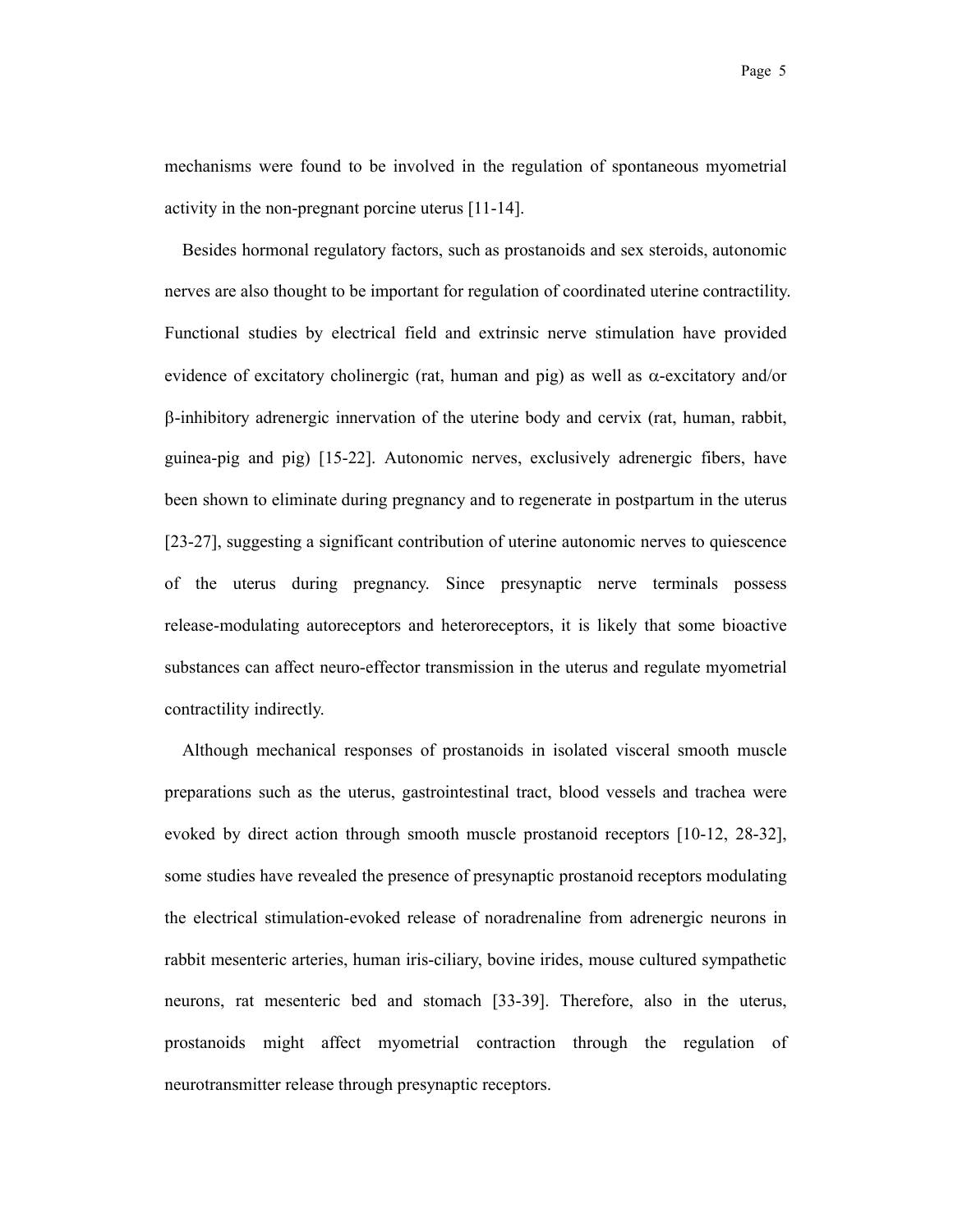The aim of the present study was to clarify whether neuronal prostanoid receptors are present on adrenergic neurons of porcine uterine longitudinal muscles. To accomplish this objective, the effects of naturally occurring prostaglandins and selective prostanoid receptor agonists on electrical field stimulation (EFS)-evoked  $[3H]$  efflux were examined in  $\int^3 H$ ]-noradrenaline-loaded muscle preparations. Distribution of prostanoid receptors on neural elements was visualized by double immunofluorescence staining using protein gene product 9.5 (maker of neurons), tyrosine hydroxylase (marker of adrenergic neurons) and prostanoid receptor antibodies (TP and EP<sub>3</sub> receptors).

#### **2. Methods**

#### *2.1. Tissue preparation*

Fresh uteri, with the ovaries intact, from 60 sexually mature crossbred virgin gilts (about 6 months old, non-pregnant) were provided by a local abattoir and used in the experiments on the day of slaughter. The pigs were judged to be in proestrus by gross examination of follicle size (smaller than 2 mm in diameter) and by appearance of corpora lutea [40]. After cutting off the endometrium, myometrial strips parallel to the direction of the longitudinal muscle fibers were isolated as described previously [11, 41] and used in the following experiments. Exclusive adrenergic innervation of porcine uterine longitudinal muscle has been already demonstrated by contractions studies [20, 22]

# *2.2. [<sup>3</sup> H]-Noradrenaline release study*

The isolated longitudinal muscle preparations were incubated with 100 nM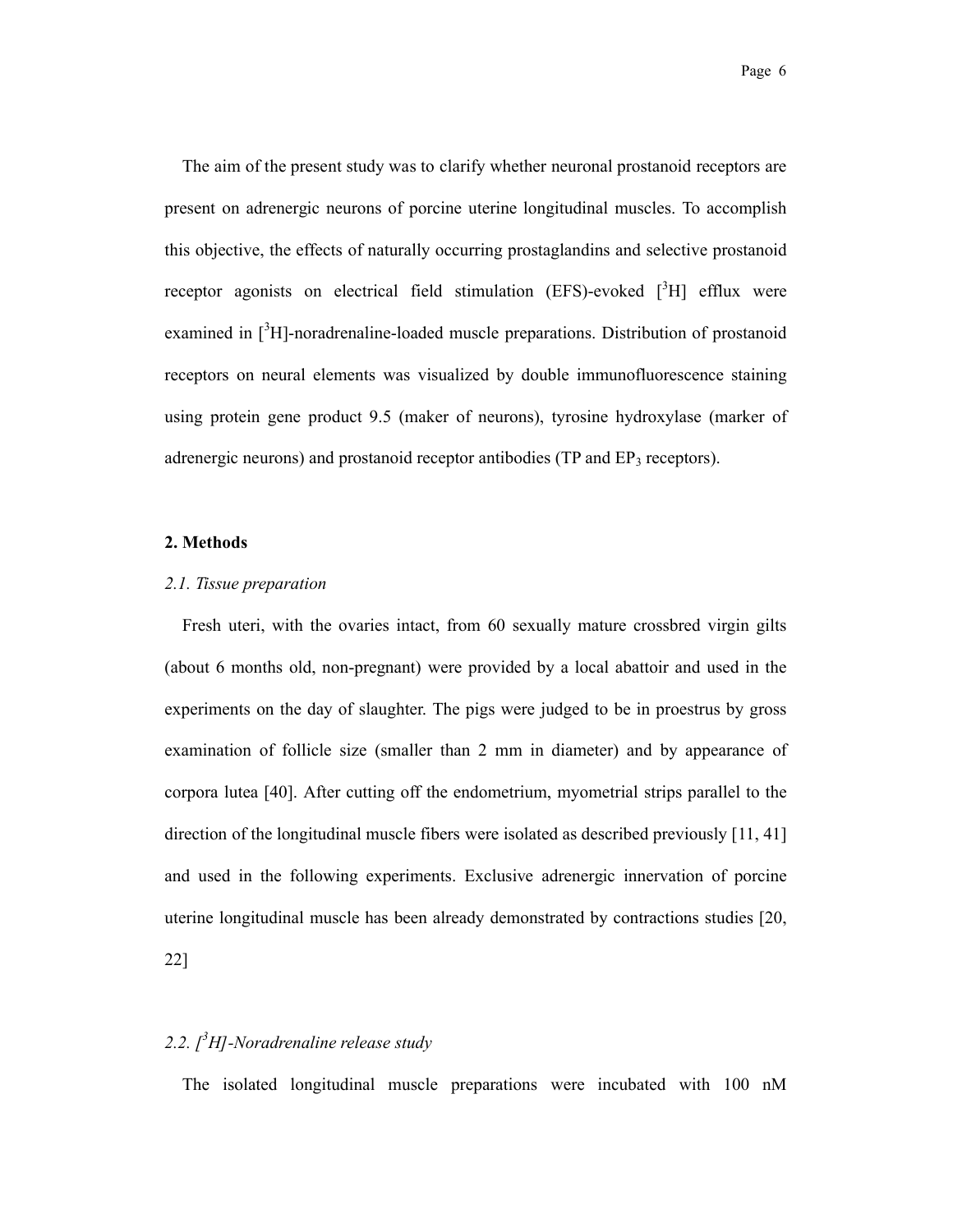$[3H]$ -noradrenaline for 40 min in 2.8 ml warmed incubation medium (37°C, 118.6 mM NaCl; 4.7 mM KCl; 2.52 mM CaCl<sub>2</sub>; 1.23 mM MgSO<sub>4</sub>; 25 mM NaHCO<sub>3</sub>; 10 mM glucose; 0.3 mM ascorbic acid; 0.031 mM disodium EDTA) [42], equilibrated with 95%  $O_2$  + 5% CO<sub>2</sub>. After loading [<sup>3</sup>H]-noradrenaline, the muscle strips were washed three times (for 10 min each time) in 5 ml fresh incubation medium containing 400 nM desipramine (inhibitor of neuronal noradrenaline uptake) and  $1 \mu M$  yohimbine (antagonist of presynaptic  $\alpha_2$ -adrenoceptor). Then the washed muscle strips were immersed in 5 ml incubation solution (bubbled with 95%  $O_2$ +5%  $CO_2$  mixture, 37°C). The incubation medium was sequentially changed at 5 min intervals. In order to stimulate adrenergic nerves, EFS  $(2, 5, 10, 20 \text{ Hz}, 50 \text{ V}, 0.5 \text{ ms}$  in duration, for 30 s) was applied through two platinum ring electrodes fixed on the top and bottom of the muscle strips. At the end of each experiment, the tissues were dissolved in 500  $\mu$ l Soluene and the radioactivity was measured together with each fraction in a liquid scintillation counter. The  $[3H]$ -noradrenaline outflow was expressed as the fractional rate, in which the amount of radioactivity in the incubation solution was divided by the total radioactivity present in the tissue, at the same collection period. The  $[3H]$ -noradrenaline content of the tissue in each period was calculated by adding cumulatively the amount of  $\int^3 H$ ]-noradrenaline in each fraction to the  $\int^3 H$ ]-noradrenaline content of the tissue at the end of the experiments. Most release studies were performed using incubation medium containing indomethacin  $(3 \mu M)$  to exclude the influence of endogenous prostanoid. However, some experiments were carried out in the absence of indomethacin and the influence of endogenous prostanoid on  $\int^3 H$ ]-noradrenaline was estimated.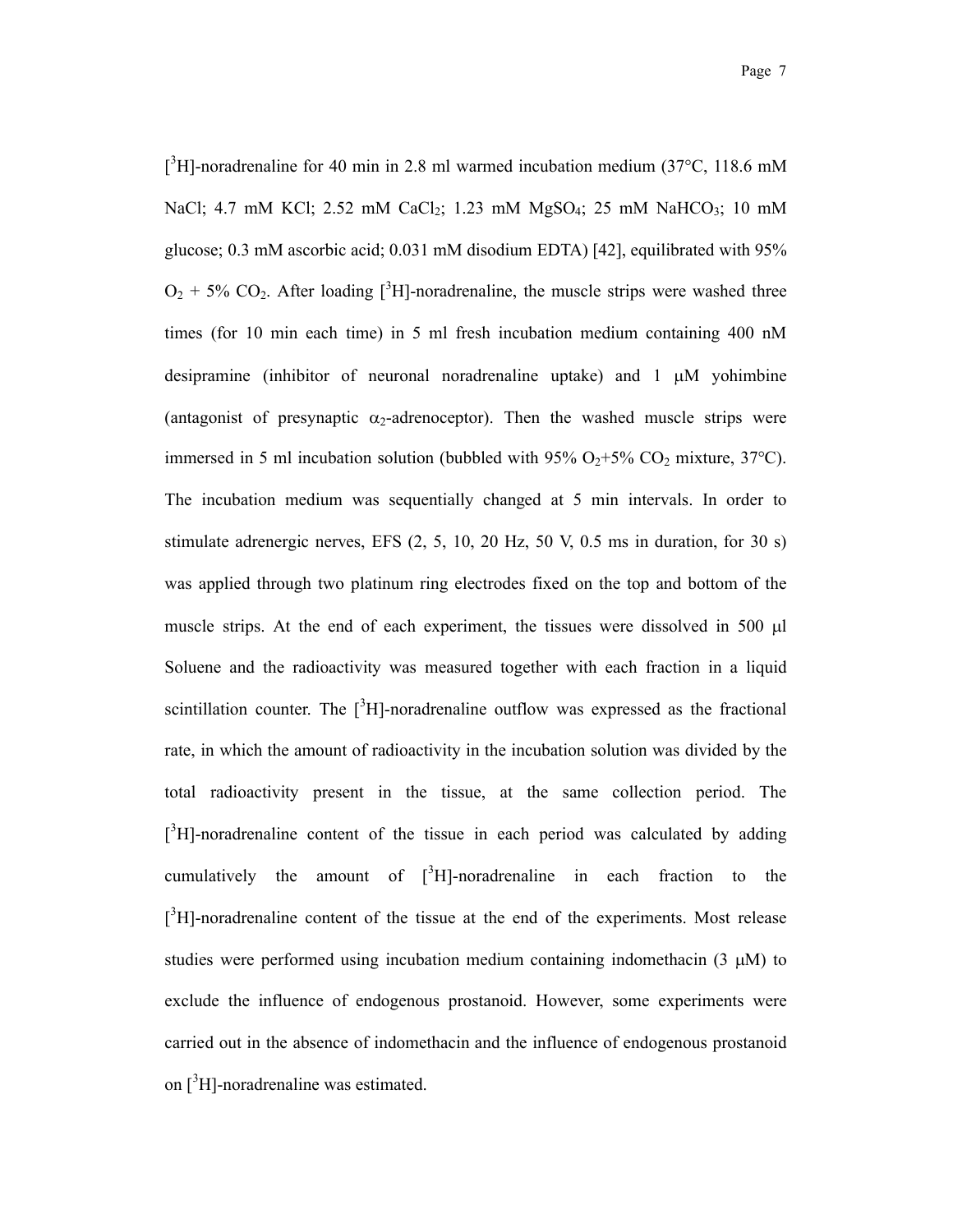Effects of tetrodotoxin,  $\omega$ -conotoxin and prostanoid receptor agonists on the EFS-induced  $[3H]$ -noradrenaline release were examined as follows. First, EFS (10 Hz, 50 V, 0.5 ms in duration, for 30s) was applied to  $\int^3 H$ -noradrenaline-loaded muscle strips at 20 min (S1) of the series of experiments, and a second stimulation (S2) was applied 30 min later of S1 in the absence (control) or presence of drugs. Inhibitory or excitatory effects on the EFS-evoked release were evaluated by comparison of the fractional rate value of S2 or S2/S1 ratio. When the effects of prostanoid receptor antagonists were examined, the antagonists were added to the incubation medium 30 min before application of prostanoids.

#### *2.3. Immunofluorescence confocal laser microscopy*

Uterine strips (10 mm long) obtained from the cornu were fixed immediately in 4% para-formaldehyde-PBS (pH 7.2) overnight at 4°C. The fixed uterine samples were transferred to 0.1 M PBS containing 30% sucrose and dehydrated over a period of 36 h at 4°C. The uterine tissues were then embedded in O.C.T compound, snap-frozen in liquid nitrogen, and stored at -80 °C until use. All tissue blocks were cut into 10-12-µm-thick sections using a Frigocut cryostat (LEICA, CM 1500). The sections were put on MAS-coated microscope slides and air-dried. After the sections had been washed three times with 0.01 M PBS solution for 10 min each time, the cytoplasmic membranes were permeated with 3% triton X-100-PBS solution (for 30 min) and then washed again three times with 0.01 M PBS solution for 10 min each time. Normal goat serum (100  $\mu$ ) was put on each section, and the sections were incubated for 1 h. After removing the superfluous goat serum, a mixture of tyrosine hydroxylase (TH; Novus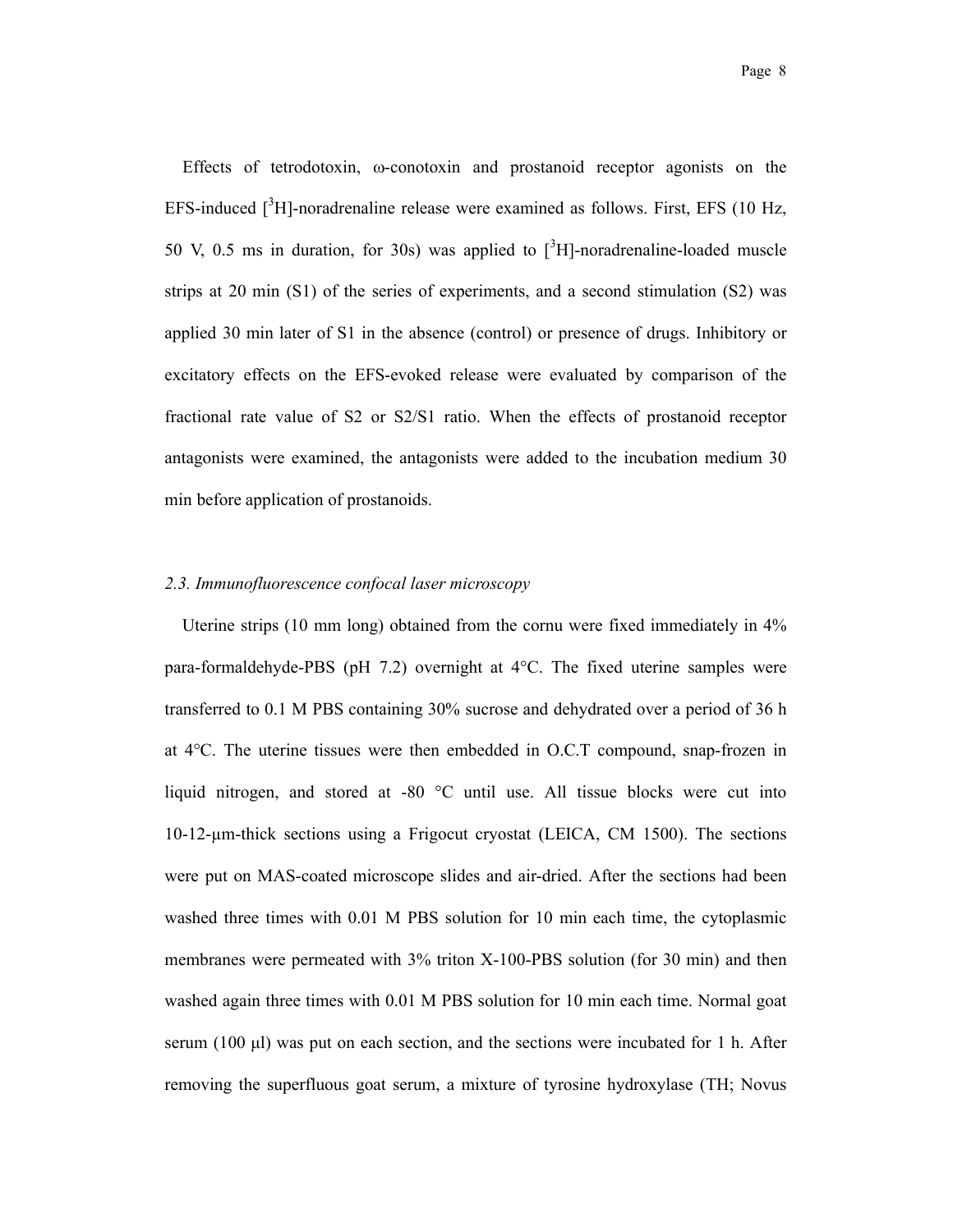Biologicals Inc, Littleton, USA; 1:500) or protein gene product 9.5 (PGP 9.5; Abcam, Tokyo, Japan;  $1:500$ ) antibodies and  $EP_3$  receptor (Santa Cruz Biotechnology, Inc, California, USA; 1:400) or TP receptor (Santa Cruz Biotechnology, Inc, California, USA; 1:400) antibodies was applied, and the sections were incubated overnight in a humidified chamber at room temperature. After the sections had been washed in 0.01 M PBS 5 times for 10 min each time, a mixture of FITC-conjugated goat-anti-mouse secondary antibody (for detection of TH and PGP9.5; 1:100; Medical & Biological Laboratories Co., Ltd., Nagoya, Japan) and rhodamine-conjugated goat-anti-rabbit secondary antibody (for detection of  $EP_3$  and TP receptors; 1:500; ICN Pharmaceuticals, Inc., Ohio, USA) was applied, and the sections were reacted for 2 h at room temperature. After washing, each section was mounted using vectashield mounting medium for fluorescence (Vector Laboratories, Inc., CA, USA). Microphotographs were taken using an Olympus Fluoview confocal laser-scanning microscope (Olympus, Tokyo, Japan). Normal goat serum did not give positive immunohistochemical reactions in any case.

#### *2.4. Chemicals*

 Atropine sulfate, desipramine hydrochloride, indomethacin, phentolamine hydrochloride and yohimbine hydrochloride were obtained from Sigma-Aldrich (Tokyo, Japan). Butaprost (9-oxo-11α,16R-dihydroxy-17-cyclobutyl- prost-13E-en-1-oic acid, methyl ester), BW245C ((4S)-3-[(3R,S)-3-cyclohexyl-3-hydroxypropyl]-2,5-dioxo)- 4-imidazolidineheptanoic acid), fluprostenol  $((\pm)$ -9 $\alpha$ ,11 $\alpha$ ,15R-trihydroxy-16-(3-(trifluoromethyl)phenoxy)-17,18,19,20-tetranor-prosta-5Z,13E-dien-1-oic acid), prostaglandin E<sub>2</sub> (PGE<sub>2</sub>), prostaglandin F<sub>2 $\alpha$ </sub> (PGF<sub>2 $\alpha$ </sub>), prostaglandin D<sub>2</sub> (PGD<sub>2</sub>),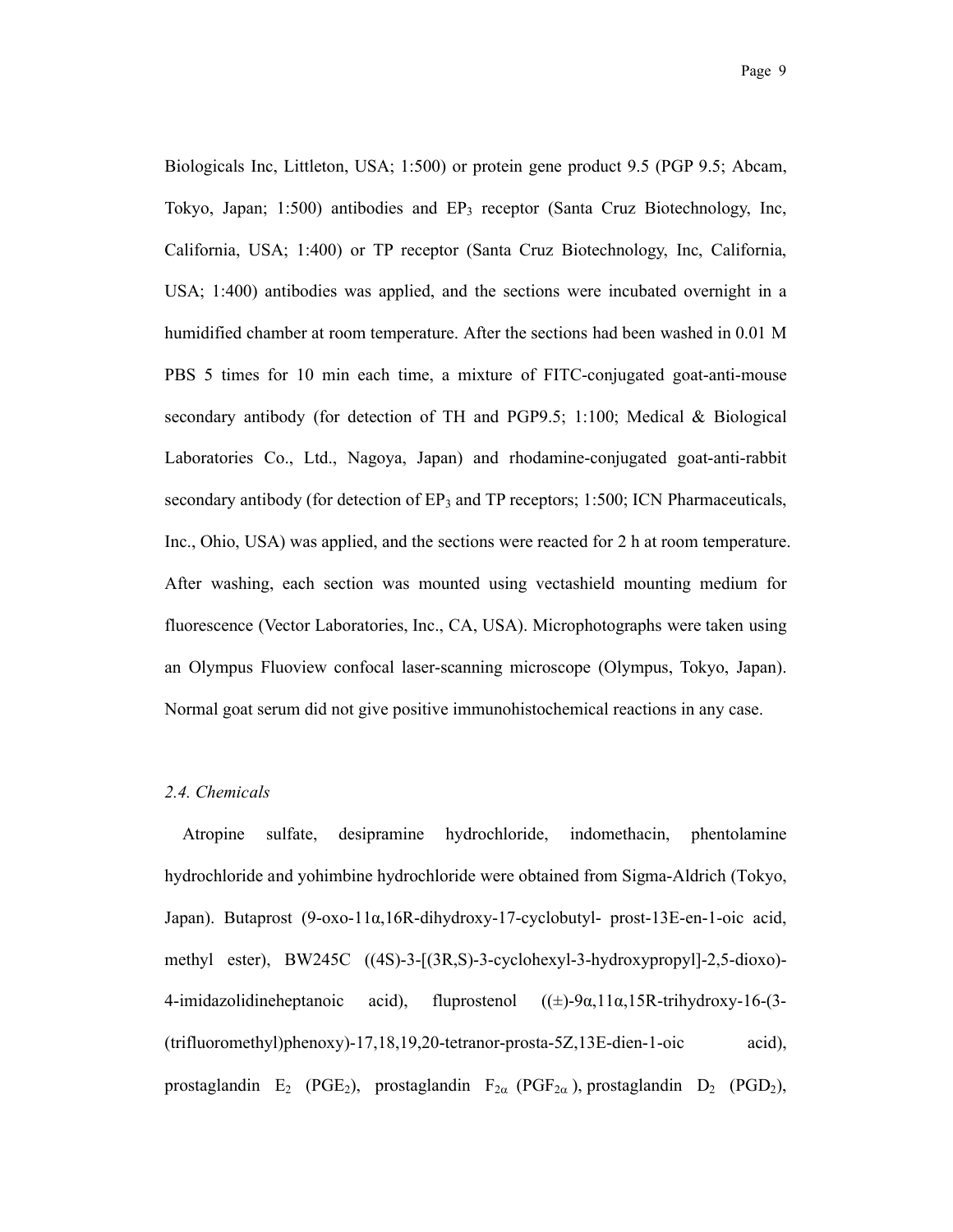SC19220 (8-chloro-dibenz[b,f][1,4]oxazepine-10(11H)-carboxy-(2-acetyl) hydrazide), SQ29548  $(1S-[1\alpha,2\alpha(Z),3\alpha,4\alpha)]-7-[3-[2-[(\text{phenylamino})\text{carbonyl}]\text{hydrazino}]\text{methyl}$ 7-oxabicyclo[2.2.1]hept-2-yl]-5-heptenoic acid), sulprostone (N-(methylsulfonyl)-9 oxo-11α,15R-dihydroxy-16-phenoxy-17,18,19,20-tetranor-prosta-5Z,13E-dien-1-amide) and U46619 (7-[6-(3-hydroxy-1-ocetenyl)-2-oxabicyclo[2.2.1]hept-5yl]-,[1R-[1α,4α, 5β(Z),  $6\alpha(1E,3S^*)$ ]]-5-heptenoic acid) were obtained from Cayman Chemical Company (MI, USA). Propranolol, tetrodotoxin and  $\omega$ -conotoxin GVIA were obtained from Tocris Bioscience (MO, USA). Butaprost, indomethacin, fluprostenol,  $PGE_2$ ,  $PGF_{2\alpha}$ , PGD2, sulprostone and U46619 were dissolved in ethanol. SC19220, SQ29548 and BW245C were dissolved in dimethylsulfoxide. Atropine, desipramine, phentolamine, propranolol, yohimbine, tetrodotoxin and  $\omega$ -conotoxin GVIA were dissolved in distilled water. The maximum concentrations of dimethylsulfoxide and ethanol in the bathing solution were set below 0.05%. These vehicles did not change EFS-evoked release of  $[$ <sup>3</sup>H]-noradrenaline from longitudinal muscle strips of the non-pregnant porcine uterus.

#### *2.5. Statistics*

Results of the experiments are expressed as means  $\pm$  S.E.M. of uterine smooth muscle preparations obtained from at least four different pigs. Unpaired Student's t-test was used for statistical comparison between two groups. A *P* value of 0.05 or less was considered statistically significant.

## **3. Results**

# *3.1. EFS-induced [<sup>3</sup> H]-noradrenaline release in the longitudinal muscle*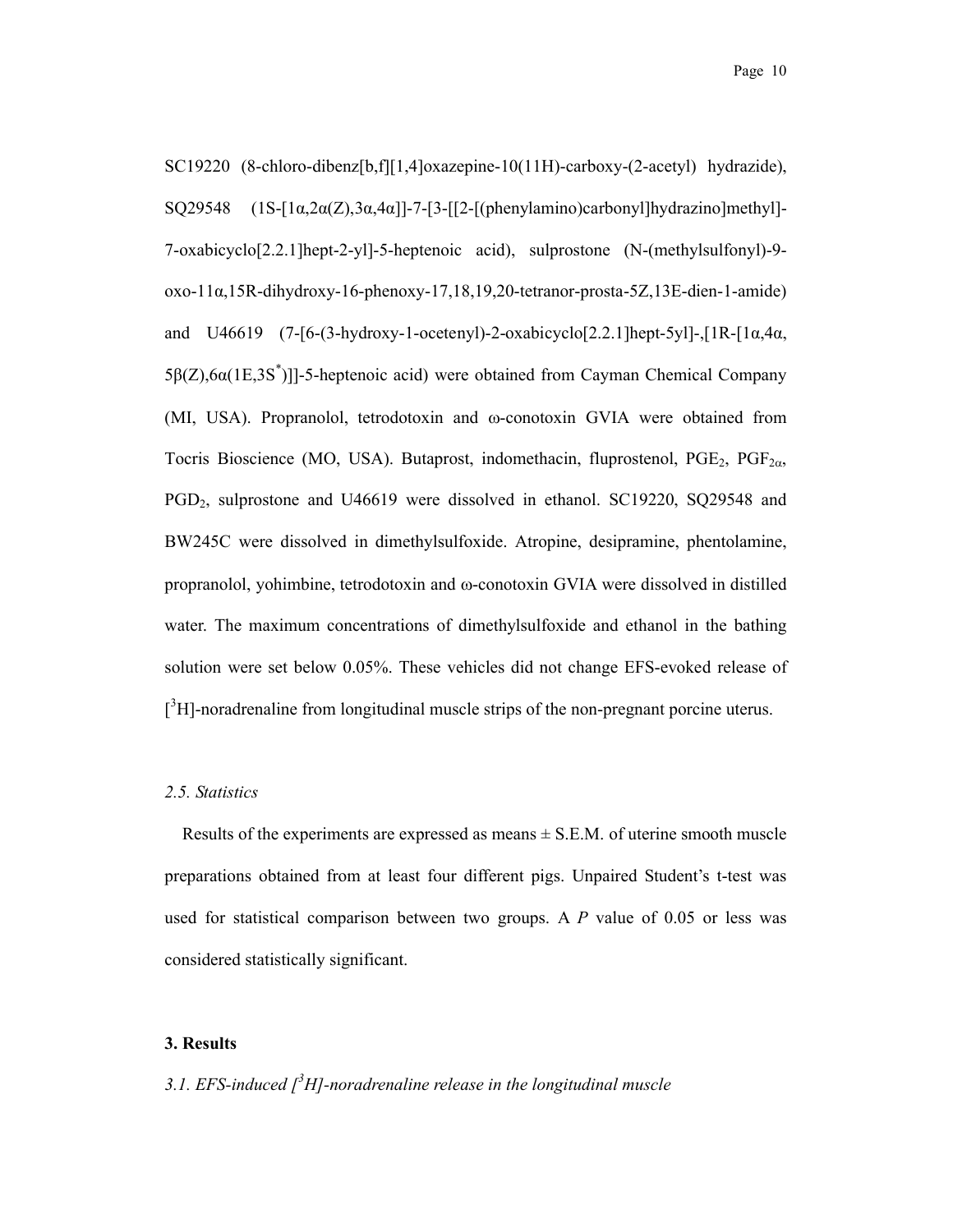EFS increased  $\int_0^3 H$ ]-noradrenaline release from longitudinal muscle strips in a frequency-dependent manner (2-20 Hz). EFS-induced noradrenaline release was compared both in the absence and presence of indomethacin  $(3 \mu M)$ , a nonselective inhibitor of cyclooxygenase. Although the fractional rates of spontaneous noradrenaline release at first fraction were almost the same regardless of the presence (0.75  $\pm$  0.05 % 5 min<sup>-1</sup>, n=6) or absence of indomethacin (0.83  $\pm$  0.07 % 5 min<sup>-1</sup>, n=6), EFS-induced increase of fractional rates in the presence of indomethacin ( $2Hz = 1.15 \pm 0.09$  % 5 min<sup>-1</sup>, 5Hz = 1.76  $\pm$  0.21 % 5 min<sup>-1</sup>, 10Hz = 2.84  $\pm$  0.32 % 5 min<sup>-1</sup>, 20 Hz = 3.29  $\pm$ 0.32 % 5 min<sup>-1</sup>, n=9) were significantly higher than those in the absence of indomethacin (2Hz =  $0.94 \pm 0.05$  % 5 min<sup>-1</sup>, 5Hz =  $1.16 \pm 0.15$  % 5 min<sup>-1</sup>, 10Hz =  $1.67$  $\pm$  0.22 % 5 min<sup>-1</sup>, 20 Hz = 2.16  $\pm$  0.24 % 5 min<sup>-1</sup>, n=6) (Fig. 1). Modulation of EFS-induced noradrenaline release by endogenous prostanoid was further evaluated using S2/S1 ratio of 10-Hz stimulation. The S2/S1 ratio was  $0.64 \pm 0.07$  (n=8) in the absence of indomethacin. On the other hand, after observing S1 in the absence of indomethacin, the preparations were treated with indomethacin for 30 min and then S2 was applied. The obtained S2/S1 ratio (0.89  $\pm$  0.06, n=8) was significantly higher than that in the absence of indomethacin  $(P<0.05)$ . Therefore, in the subsequent experiments, to examine the effects of bath-applied prostanoid,  $[3H]$ -noradrenaline release study was performed in the presence of indomethacin  $(3 \mu M)$ .

To characterize noradrenaline release evoked by EFS, effects of tetrodotoxin (1  $\mu$ M; Fig. 2B) and  $\omega$ -conotoxin GVIA (1  $\mu$ M; Fig. 2C) were examined. As indicated in Fig. 2A, EFS (10 Hz) caused a reproducible  $[3H]$ -noradrenaline release at 30-min intervals (fractional rate:  $S1=2.93 \pm 0.46\%$  5 min<sup>-1</sup>,  $S2=2.82 \pm 0.41\%$  5 min<sup>-1</sup>, P=0.85,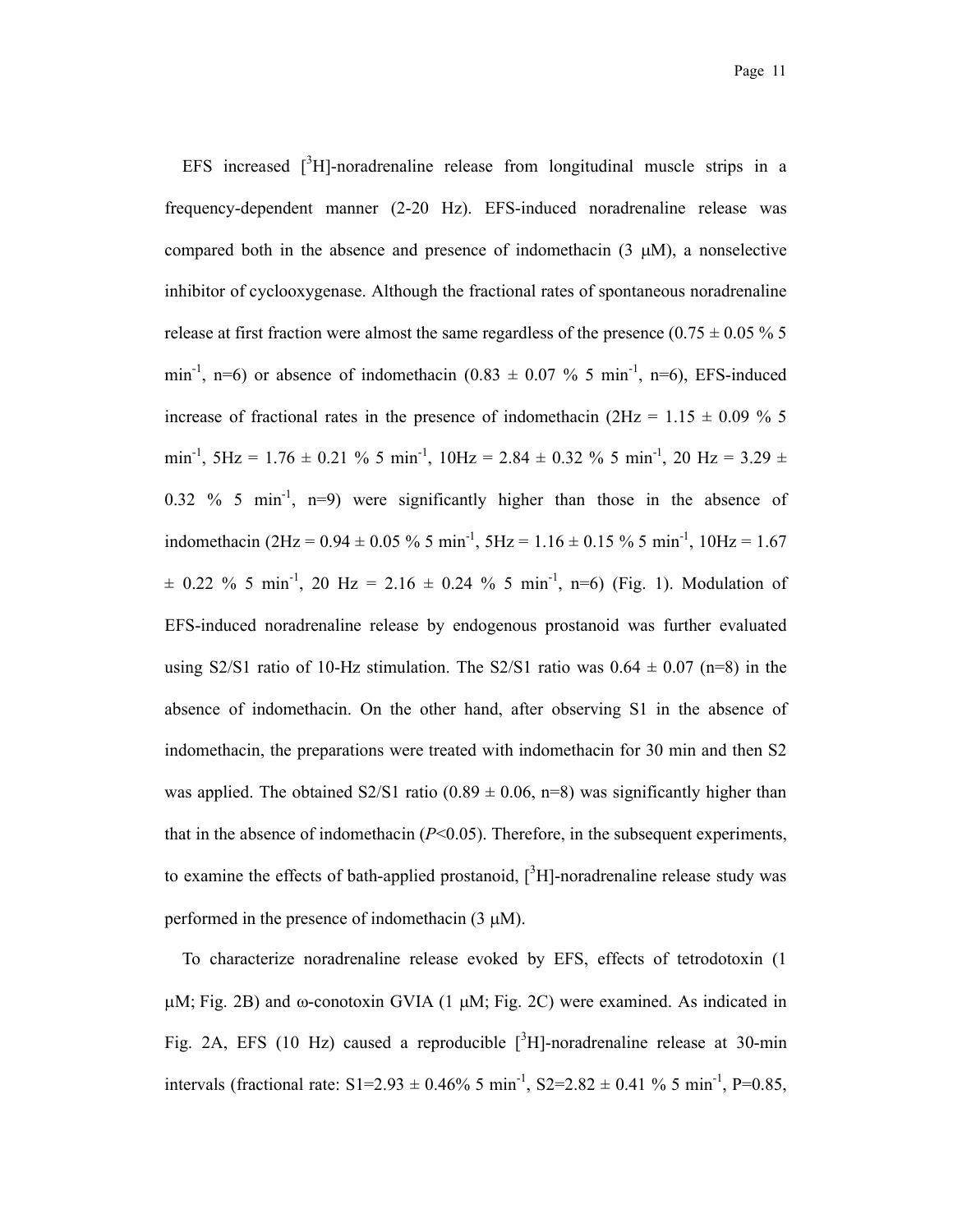n=8). However, pretreatment with tetrodotoxin (1  $\mu$ M) or  $\omega$ -conotoxin GVIA (1  $\mu$ M) almost completely abolished the second EFS  $(S2)$ -induced  $[^{3}H]$ -noradrenaline release. In addition, EFS-induced  $\int^3 H$ ]-noradrenaline release was also abolished in Ca<sup>2+</sup>-free incubation medium containing 1 mM EGTA (Fig. 2D).

# *3.2. Effects of prostanoids on EFS-induced [3 H]-noradrenaline release*

First, effects of three naturally occurring prostaglandins ( $PGE_2$ ,  $PGF_{2\alpha}$  and  $PGD_2$ ) on EFS-induced  $\int_0^3 H$ ]-noradrenaline release were examined to evaluate the presynaptic action of prostaglandins. Concentration of each prostaglandin was fixed at  $1 \mu M$ , enough concentration to act on prostanoid receptors. PGE<sub>2</sub>, PGF<sub>2 $\alpha$ </sub> or PGD<sub>2</sub> (1  $\mu$ M) itself did not affect the spontaneous  $[3H]$ -noradrenaline release in the present experimental conditions (data not shown). However, these prostaglandins had various effects on EFS-evoked [ ${}^{3}H$ ]-outflow. As shown in Fig. 3, PGE<sub>2</sub> and PGF<sub>2 $\alpha$ </sub> significantly decreased the EFS-evoked  $[{}^{3}H]$ -noradrenaline release from uterine strips, but PGD<sub>2</sub> did not show any significant effects.

Since naturally occurring prostaglandins can cross act several prostanoid receptor subtypes [43], some selective synthetic prostanoid receptor agonists were tested for further clarification of prostanoid receptor subtypes inhibiting noradrenaline release. Sulprostone, an  $EP_1/EP_3$  receptor agonist, inhibited EFS-evoked  $[^3H]$ -noradrenaline release in a concentration-dependent manner (1 nM-1  $\mu$ M) (Fig. 4A), but the EP<sub>2</sub> receptor agonist butaprost did not change the  $[{}^{3}H]$ -outflow even at 1  $\mu$ M (Fig. 4B). The  $EP_1$  receptor antagonist SC-19220 (10  $\mu$ M) did not affect the inhibitory effect of PGE<sub>2</sub> (Fig. 4B). The S2/S1 values were  $0.46 \pm 0.06$  (n=5) in the absence and  $0.59 \pm 0.11$ 

Page 12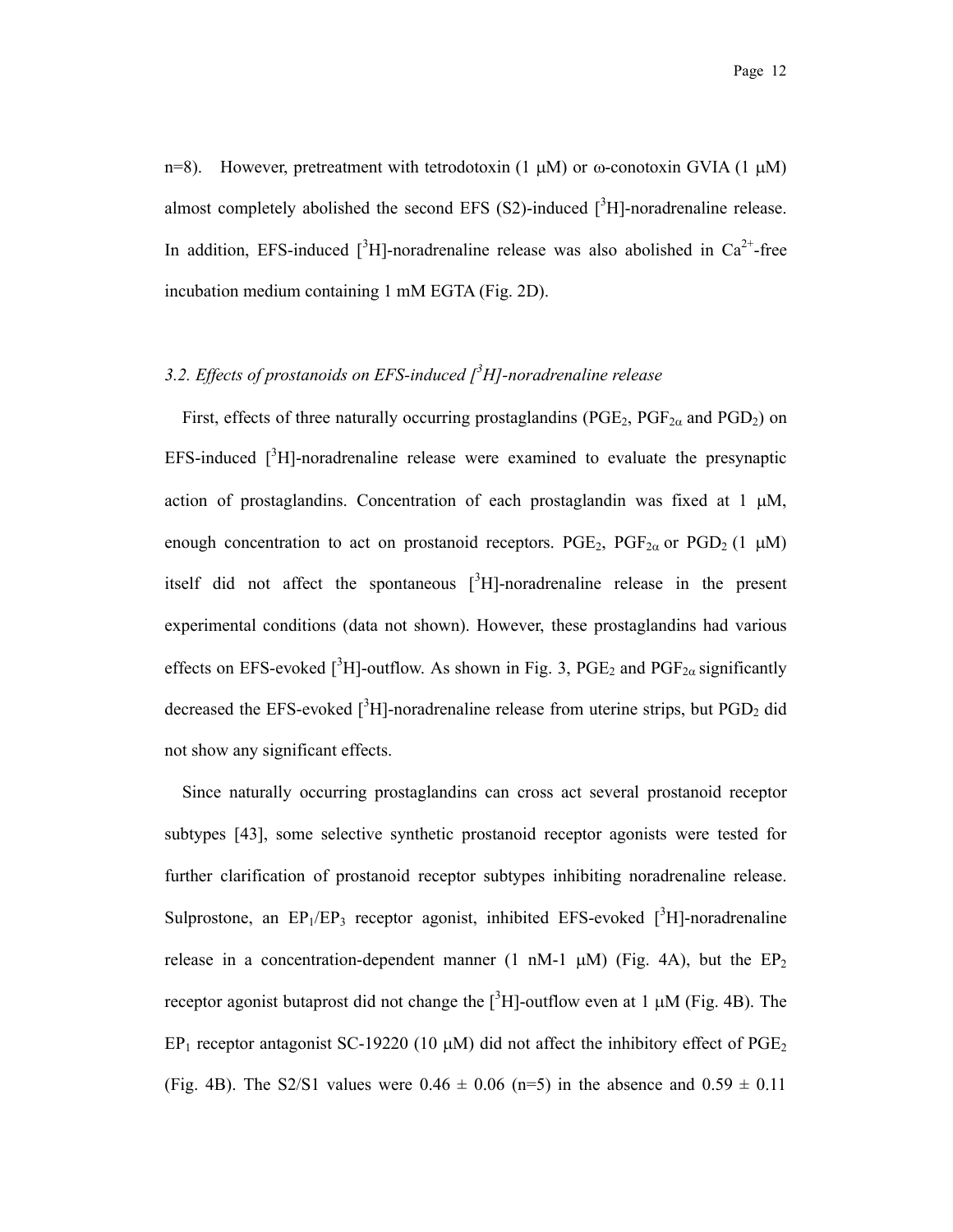$(n=4)$  in the presence of SC-19220, respectively  $(P=0.25)$ . Sulprostone (100) nM)-induced inhibition  $(S2/S1=0.61 \pm 0.04, n=7)$  was not also significantly affected by SC-19220 (10  $\mu$ M) (S2/S1=0.54  $\pm$  0.08, n=5, P=0.3) (Fig. 4B). In contrast to the significant inhibitory effect of  $PGF_{2\alpha}$ , fluprostenol (1  $\mu$ M), an FP receptor agonist, did not have an inhibitory effect on EFS-induced  $\int^3 H$ ]-noradrenaline release (Fig. 5). On the other hand, similar to  $PGD_2$ , a natural DP receptor agonist, BW245C (1  $\mu$ M), a synthetic DP receptor agonist, did not affect the EFS-induced  $[^3H]$ -noradrenaline release  $(S2/S1=0.99 \pm 0.18, n=6)$ .

The effect of the TP receptor agonist U46619 on EFS-evoked  $[^{3}H]$ -noradrenaline release was also examined. U46619 was found to be a potent inhibitor of the EFS-induced  $[3H]$ -noradrenaline release. Fig. 6A shows the concentration-dependent (10 nM-10  $\mu$ M) inhibition of noradrenaline release by U46619, and these inhibitory responses were effectively blocked by SQ29548, a TP receptor antagonist. However, SQ29548 itself did not change the EFS-evoked  $[{}^{3}H]$ -noradrenaline release (Fig. 6B).

#### *3.4. Localization of EP3 and TP receptors on adrenergic neurons*

In order to investigate the localization of  $EP_3$  and TP prostanoid receptors on adrenergic nerves in the porcine myometrium, we performed double-immunofluorescence staining using PGP 9.5 antibody (a pan-neuronal marker), TH antibody (an adrenergic marker), and  $EP_3$  receptor and TP receptor antibodies. As previously shown by functional and immunohistochemical studies [11, 14, 20, 21],  $EP_3$ receptor was mainly localized on smooth muscle elements of the porcine uterus (Fig. 7A and D), and positive nerve fibers for PGP 9.5 and TH antibodies (adrenergic nerves)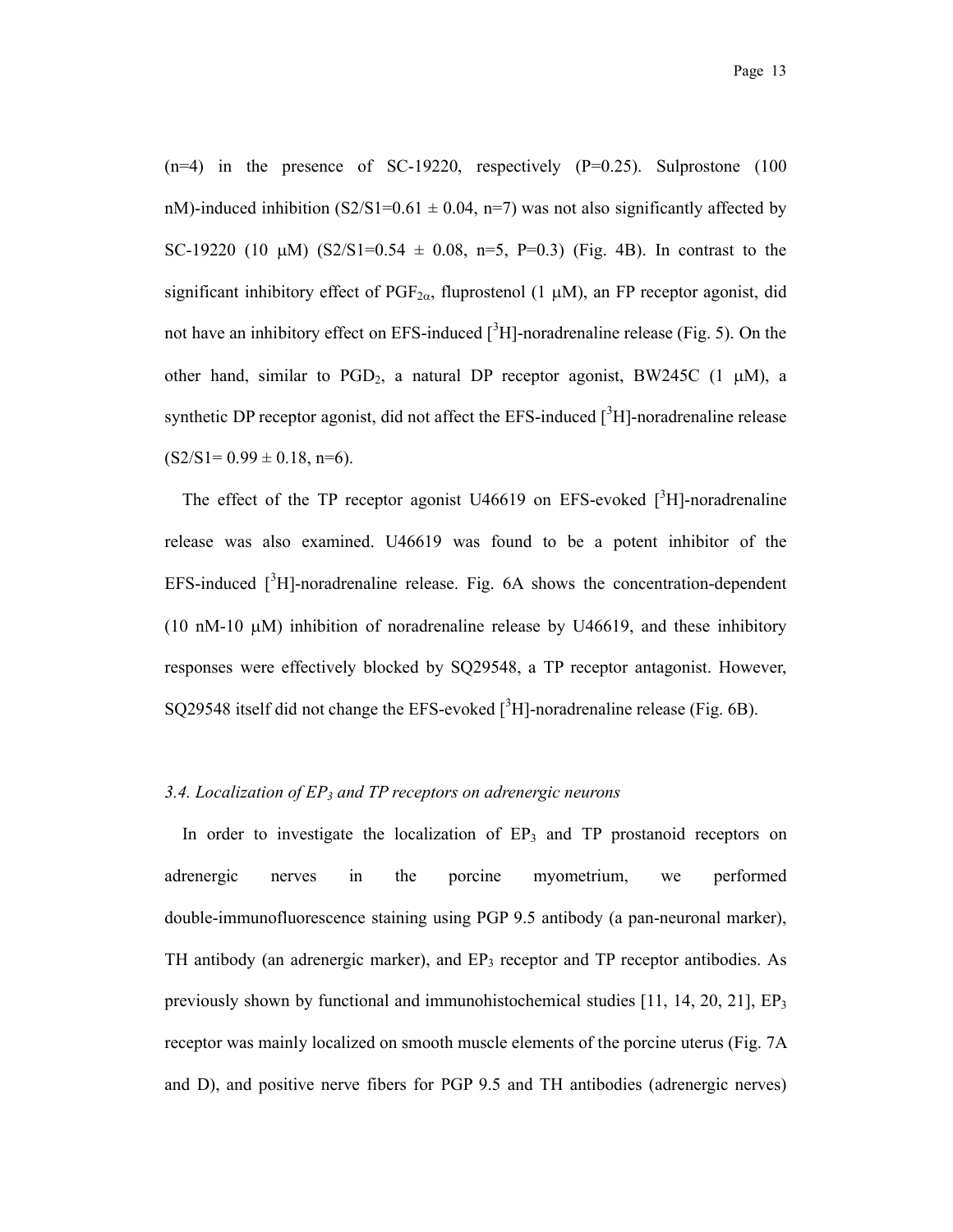were distributed among smooth muscle cells (Fig. 7C and E). However, mergence of  $EP_3$ -positive elements and adrenergic fibers (yellow color, Fig. 7C and F) strongly suggested the localization of  $EP_3$  receptor on adrenergic neurons in the porcine uterus. Similar to the case of  $EP_3$  receptors, the merged photographs clearly indicated the expression of TP receptors on adrenergic neurons of porcine uterine longitudinal muscle layers (Fig. 8).

#### **4. Discussion**

In the present study, we first demonstrated that inhibitory  $EP_3$  and TP receptors are present on adrenergic neurons of the porcine uterus and that endogenous prostanoid has an inhibitory effect on neuro-effector transmission through these neural receptors. This is an unique additional mechanism for functional roles of prostanoid-prostanoid receptor pathways in the female reproductive organs. Prostanoid might regulate the myometrial contractility through well-known direct action on smooth muscle cells and indirect action by modulation of neuro-effector transmission.

 Adrenergic neurons are major autonomic innervation in the mammalian myometrium and regulate uterine contractility [23-27, 44, 45]. In the porcine uterine longitudinal muscle strips treated with atropine and propranolol, EFS evoked myometrial contractions which were blocked by phentolamine [20, 21]. These results clearly indicate the functional innervation of adrenergic nerves in the porcine uterine longitudinal muscle. Adrenergic innervation in the uterus was also confirmed by the results of present immunohistochemical analysis showing the presence of TH-immunopositive fibers because TH is a rate-limiting enzyme in synthesis of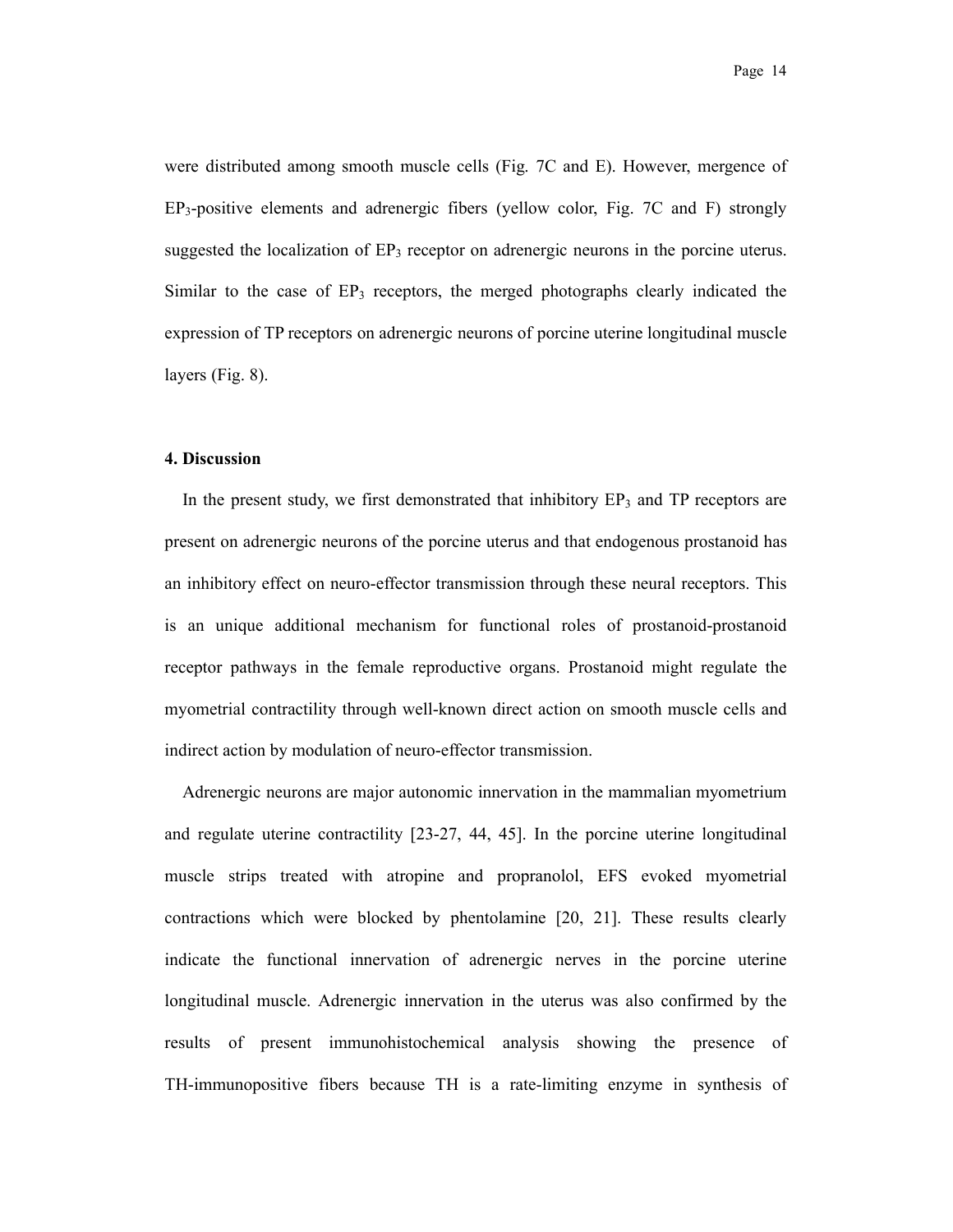noradrenaline. Modulation of adrenergic neuro-effector transmission by prostanoid receptor agonists was examined in this longitudinal muscle preparation with focus on the release of noradrenaline from adrenergic nerves.

EFS applied to myometrium strips preloaded with  $[3H]$ -noradrenaline caused a frequency-dependent release of  $\int^3 H$ -noradrenaline, and stimulation frequency-release relationships were similar to stimulation frequency-contraction relationships reported previously [21]. Tetrodotoxin, a neuronal  $Na<sup>+</sup>$  channel blocker, and  $\omega$ -conotoxin GVIA, a neuronal voltage-activated  $Ca^{2+}$  channel blocker, inhibited the EFS-induced release of autonomic neurotransmitters in the guinea-pig artery [46] and rat mesenteric artery [47]. In our study, EFS-evoked  $\int^3 H$ ]-noradrenaline release was completely abolished by tetrodotoxin and  $\omega$ -conotoxin GVIA and in Ca<sup>2+</sup>-free (EGTA) solution. These results indicated that  $\int^3 H$ ]-noradrenaline was released from neural components of the porcine uterine longitudinal muscles by EFS.

To evaluate the possible contribution of endogenous prostanoid to noradrenaline release, stimulation frequency-release relationships were established both in the absence and presence of indomethacin, and then EFS-induced noradrenaline release was compared. Although the basal spontaneous release was almost the same, EFS-evoked  $\int^3 H$ ]-noradrenaline release at every frequency in the indomethacin-treated muscle strips was higher than that in the absence of indomethacin. The S2/S1 ratio of 10 Hz-induced release increased significantly in the presence of indomethacin (absence vs. presence: 0.64 vs. 0.89). These results indicate an inhibitory modulation of noradrenaline release from adrenergic nerves by endogenous prostanoid. In the present experiment, to clarify the effect of exogenous prostanoids, synthesis of endogenous prostanoid was blocked by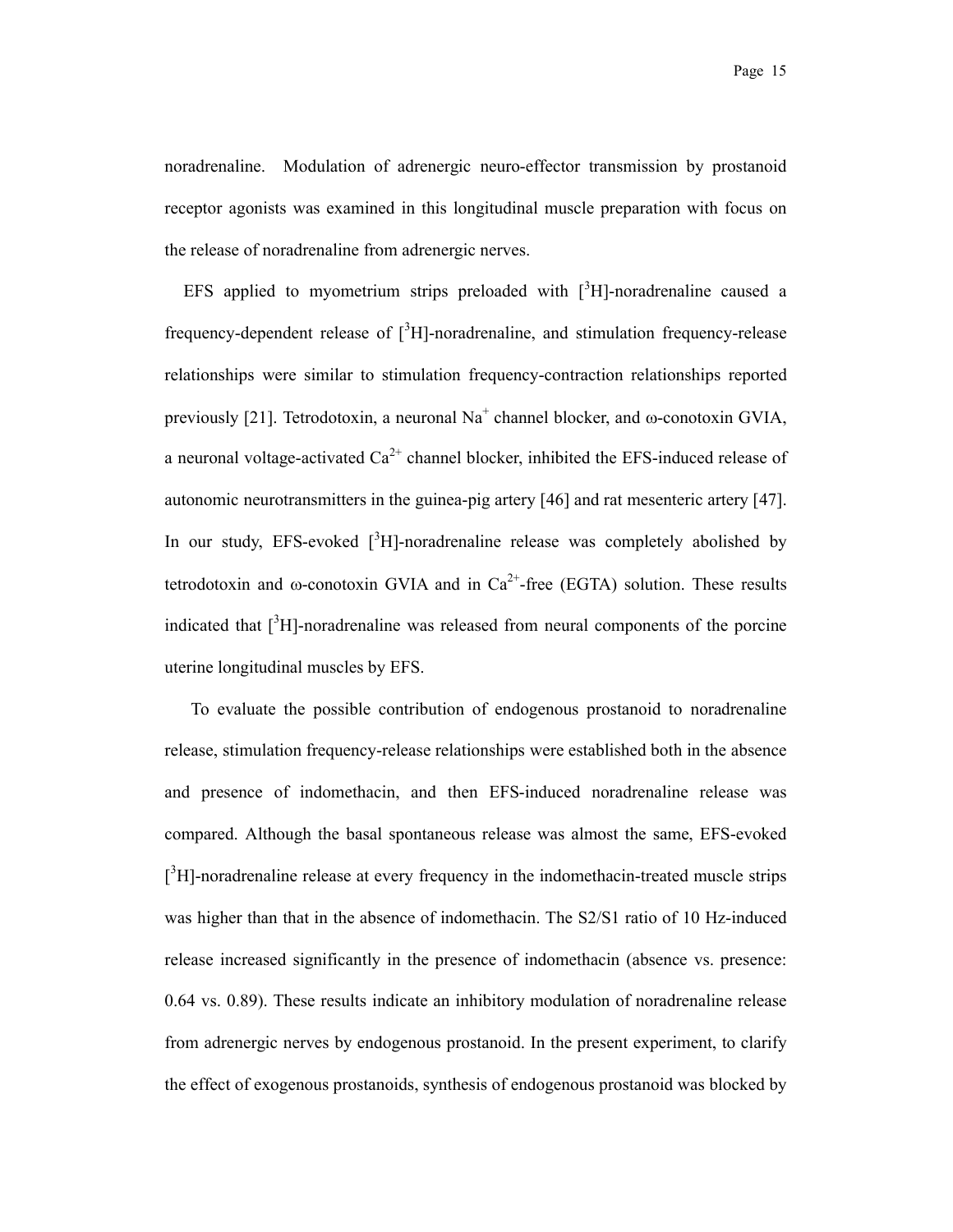indomethacin as previously reported in guinea-pig trachea and rat [39, 48].

 $EP_3$  receptor-mediated inhibition of EFS-evoked  $[^3H]$ -noradrenaline release by  $PGE<sub>2</sub>$  and sulprostone has been already demonstrated in the rabbit aorta [34], mouse cultured sympathetic neurons [36] and rat mesenteric bed [38]. Similar inhibition of noradrenaline release by  $PGE_2$  and sulprostone was observed in the porcine uterus.  $PGE_2$  is an endogenous ligand for EP receptors  $(EP_1, EP_2, EP_3, and EP_4)$ , and the presence of  $EP_1$ ,  $EP_2$  and  $EP_3$  receptors was demonstrated in the porcine uterus pharmacologically  $[11]$ . In the present study, butaprost  $(EP<sub>2</sub>$  receptor agonist) had no effect on EFS-evoked  $[^{3}H]$ -noradrenaline release and the EP<sub>1</sub> receptor antagonist SC-19220 (10  $\mu$ M, IC<sub>50</sub> for EP<sub>1</sub> was 6.7 $\mu$ M [49]) did not change the PGE<sub>2</sub>-induced inhibition. Sulprostone, an  $EP_1/EP_3$  receptor agonist, inhibited the  $[^3H]$ -noradrenaline release from a low concentration (from 1 nM, Ki for  $EP_1 = 21$  nM, Ki for  $EP_3 = 0.6$  nM, [50]) and SC19220 did not change the inhibition by sulprostone. From these results, EP<sub>3</sub> receptor was most probable as a presynaptic prostanoid EP receptor involved in the PGE2- and sulprostone-induced inhibition. However pharmacological analysis using  $EP_1$  receptor agonist (effects on EFS-induced noradrenaline release) and  $EP_3$  receptor antagonist (effects on the inhibitory responses to sulprostone) might be needed for further characterization of EP receptor subtype. Confocal images of double immunofluorescence staining of nerve fibers and  $EP_3$  receptors in the porcine uterus clearly suggest the localization of  $EP_3$  receptors on adrenergic neural elements and these immunohistochemical evidences support the results of the present noradrenaline release study.

Although PGF<sub>2 $\alpha$ </sub> decreased the EFS-induced [<sup>3</sup>H]-noradrenaline release, fluprostenol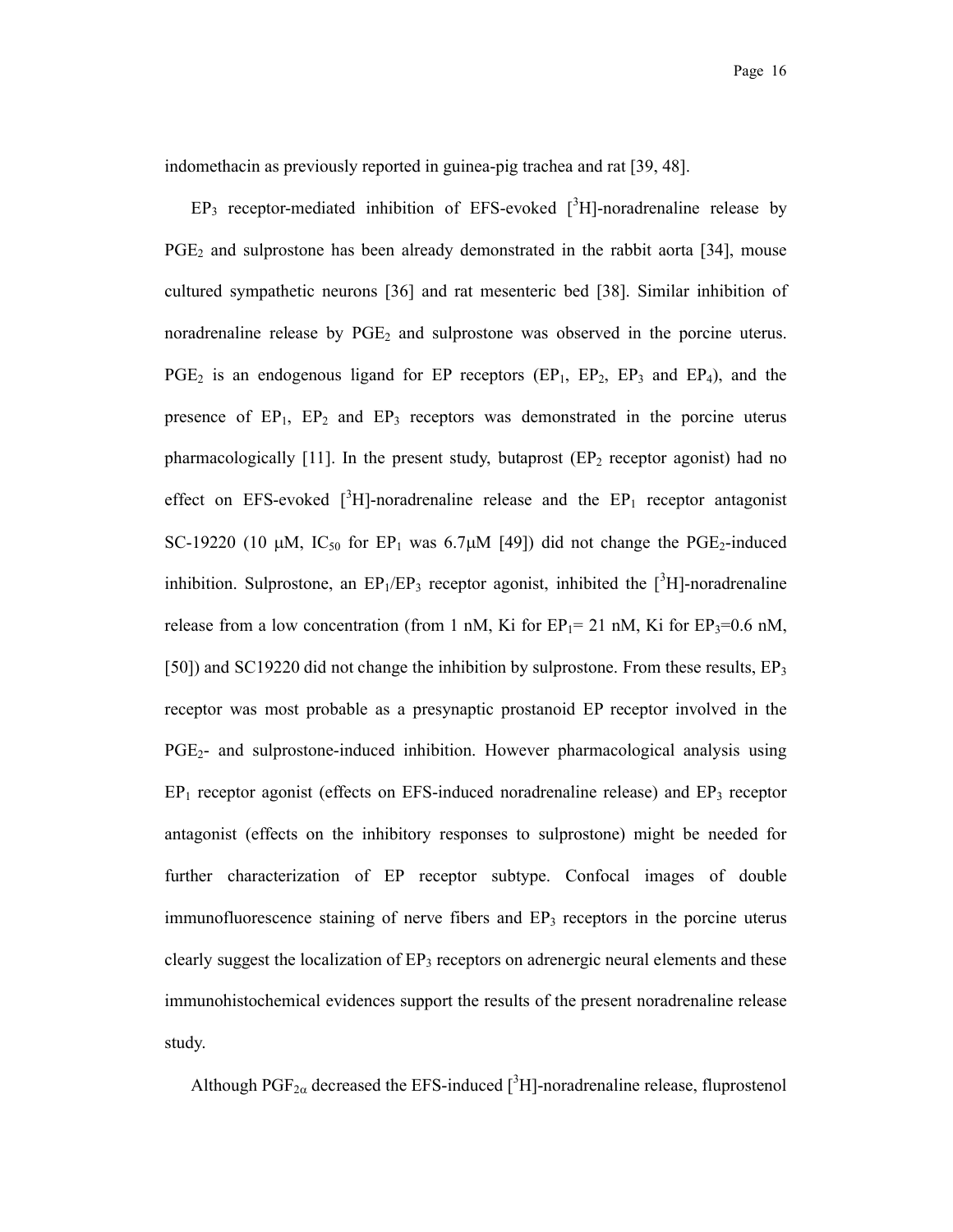(FP receptor selective agonist) did not change the evoked release. Since affinities of  $PGF_{2\alpha}$  (Ki=3 nM) and fluprostenol (Ki=4 nM) for FP receptor were almost equipotent [50], the discrepant actions between both agonists suggest that activation of FP receptor had no effect on noradrenaline release and that inhibition by  $PGF_{2\alpha}$  is probably caused by activation of other prostanoid receptors. The Ki value of  $PGF_{2\alpha}$  for EP<sub>3</sub> receptor (75 nM) was only 22-times higher than that for FP receptor  $(Ki=3.4 \text{ nM})$  [50]. Therefore, it might be likely that  $PGF_{2\alpha}$  acts on EP<sub>3</sub> receptor to inhibit noradrenaline release at 1  $\mu$ M. However, further study using  $EP_3$  receptor antagonist would be needed. Although the presence of DP receptors in the uterus has only been demonstrated in humans [10] and pigs  $[11, 12]$ , neither PGD<sub>2</sub> nor BW245C (DP receptor agonist) decreased the EFS-evoked  $[3H]$ -noradrenaline release. Since the expression of IP receptors in longitudinal muscle layer of the porcine uterus was low [11] and since there has been no previous report indicating the presence of IP receptors on adrenergic neurons, the effects of PGI2 and selective IP receptor agonist were not examined in the present study.

There have been controversial results concerning the effect of U46619, a stable  $TXA<sub>2</sub>$ mimetic, on electrically induced noradrenaline release in various tissues. U46619 caused strong inhibition of noradrenaline release in the rat stomach [39] and moderate inhibition in the rabbit aorta [34] and rat mesenteric bed [38]. On the other hand, U46619 enhanced noradrenaline release in the human isolated iris [35], rabbit vas deference [51] and mesenteric artery [33]. In the porcine uterine longitudinal muscles, U46619 conspicuously decreased the EFS-evoked  $\int^3 H$ ]-noradrenaline release in a concentration-dependent manner, and the inhibition was comparable to that induced by PGE<sub>2</sub>. The inhibition by U46619 was effectively blocked by a TP receptor antagonist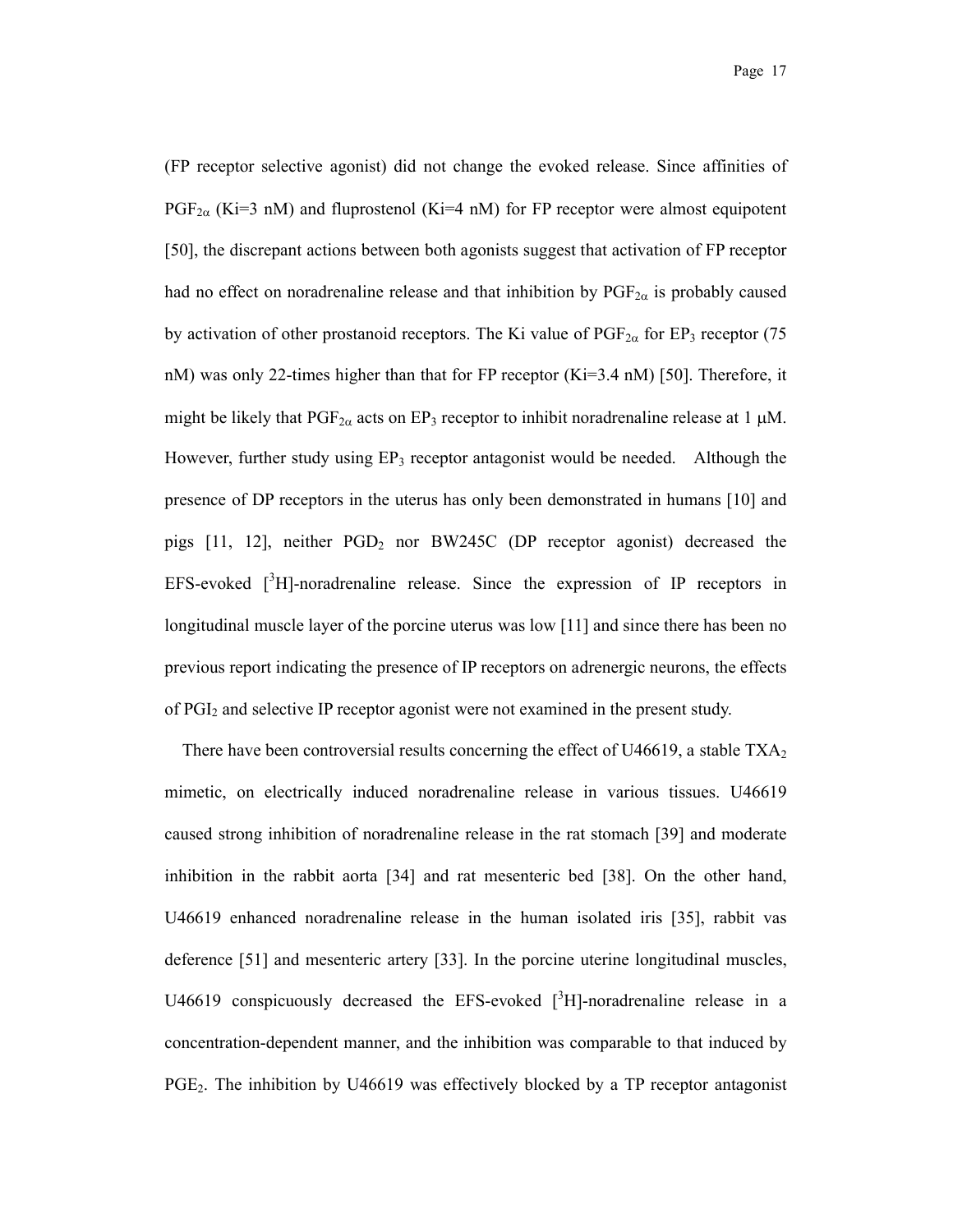(SQ29548), confirming the involvement of TP receptor activation in the inhibitory responses. Localization of TP receptors on uterine adrenergic nerves was also demonstrated by immunohistochemical study using a TP receptor antibody and TH and/or PGP 9.5 antibodies. However, it was not clear from the present experiments whether TP and EP<sub>3</sub> receptors are expressed on the same adrenergic neurons or not.

As described at a previous section, the S2/S1 ratio of EFS-induced  $[$ <sup>3</sup>H]-noradrenaline release in the presence of indomethacin was significantly higher than that in the absence of indomethacin. Since cyclooxygenase inhibitors decreased uterine  $PGE_2$  and  $PGF_{2\alpha}$  contents in the pig [14], the enhancement of EFS-evoked noradrenaline release in the presence of indomethacin might be caused by prevention of presynaptic prostanoid receptor-mediated inhibition of noradrenaline release by endogenous prostanoids, such as  $PGE_2$ ,  $PGF_{2\alpha}$  and  $TXA_2$ .

Our previous experiments indicated the presence of contractile prostanoid receptors  $(EP_1, EP_3, FP, TP)$  and relaxant prostanoid receptors  $(EP_2, DP, IP)$  on smooth muscle cells and indicated that endogenous prostanoids regulate spontaneous contractility of longitudinal muscle of the non-pregnant porcine uterus [11, 12, 14]. In addition to direct regulation of uterine contractility by smooth muscle prostanoid receptors, the present results indicate that prostanoid receptors ( $EP<sub>3</sub>$  and TP) indirectly mediate regulation of contractility through affecting noradrenaline release. The porcine uterus has also been shown to be innervated by cholinergic nerves, especially in the circular muscles [20]. Therefore, it would be interesting to investigate whether presynaptic prostanoid receptors are present on uterine cholinergic nerves or not.

In conclusion, prostanoid EP<sub>3</sub> and TP receptors are located on adrenergic neurons of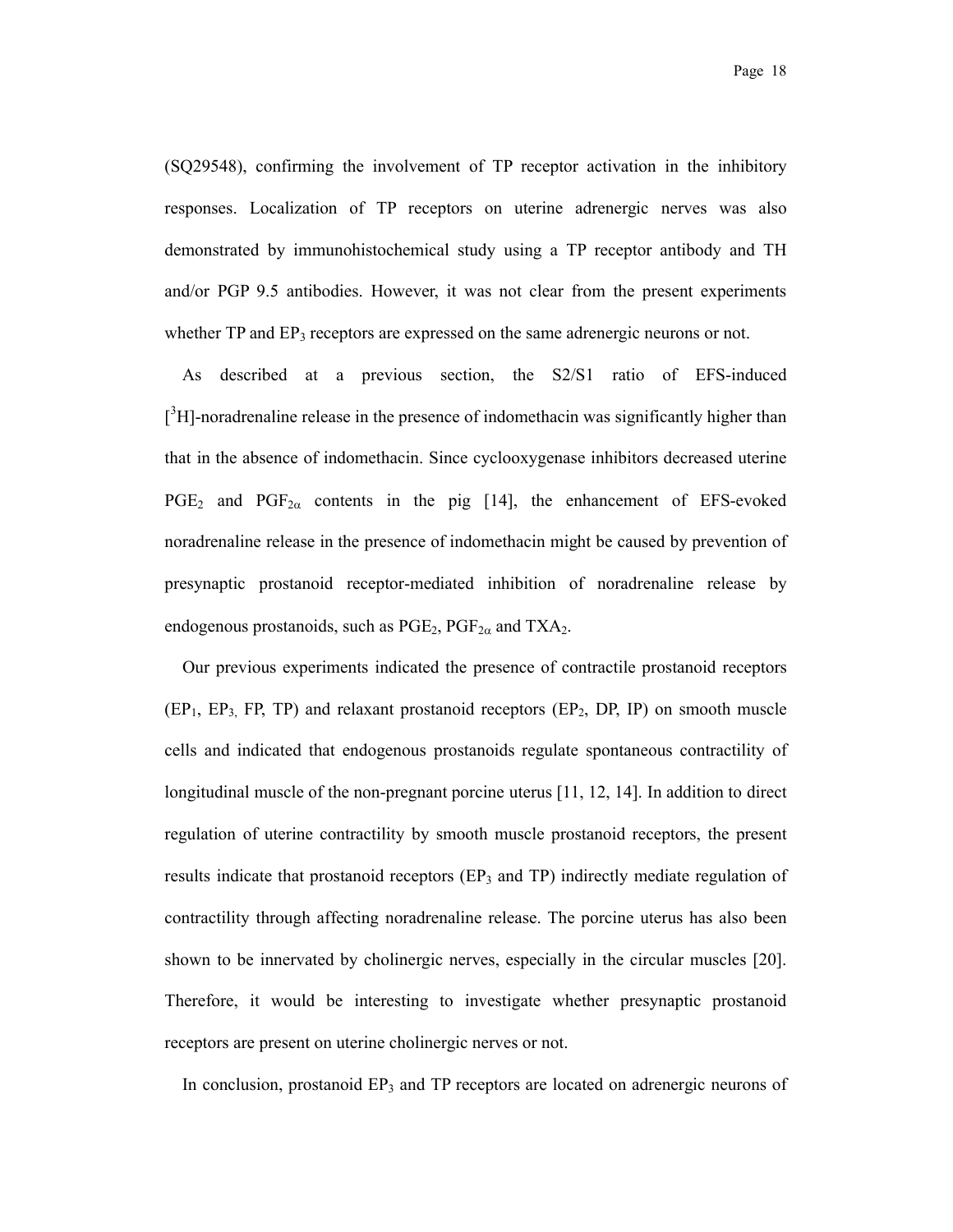the longitudinal smooth muscle layer of the porcine uterus, and endogenous prostanoids have inhibitory regulatory roles in release of noradrenaline through these presynaptic receptors. This mechanism could offer important supplemental functional roles of prostanoids-prostanoid receptors in the female reproductive organ, such as modulation of uterine contractility.

### **Acknowledgement**

This work was supported by a grant-in-aid for JSPS fellows  $(17 \cdot 05481)$  from the Ministry of Education, Science, Sports and Culture of Japan.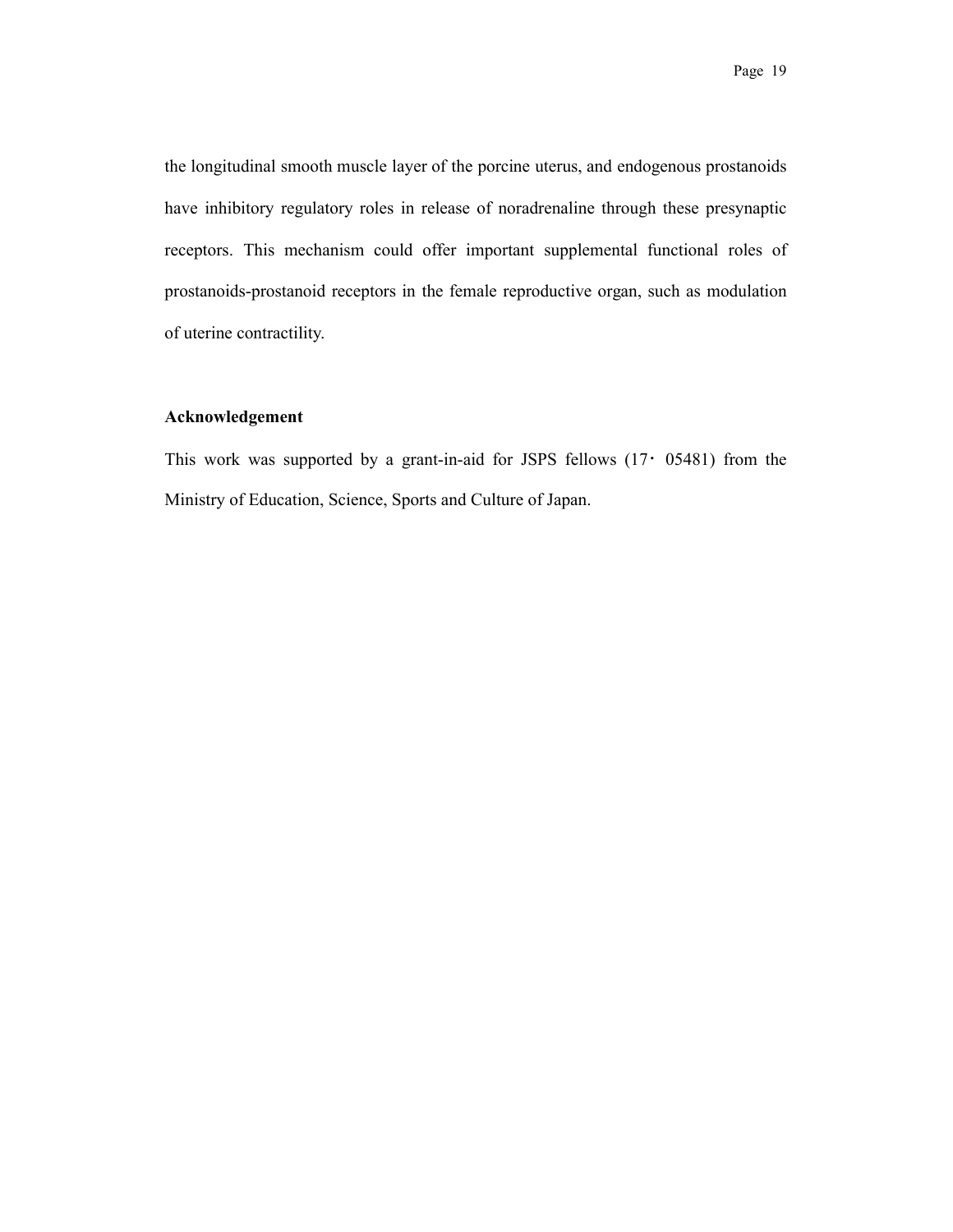#### **References**

- [1] Tsuboi, K., Sugimoto, Y., Iwane, A., Yamamoto, K., Yamamoto, S., and Ichikawa, A. Uterine expression of prostaglandin H2 synthase in late pregnancy and during parturition in prostaglandin F receptor-deficient mice. Endocrinology 141(1):315-24, 2000.
- [2] Schuster, V.L. Prostaglandin transport. Prostaglandins & Other Lipid Mediators 68-69:633-47, 2002.
- [3] Chan, W.Y. Uterine and placental prostaglandins and their modulation of oxytocin sensitivity and contractility in the parturient uterus. Biology of Reproduction 29(3):680-8, 1983.
- [4] Romero, R., Munoz, H., Gomez, R.*, et al.* Increase in prostaglandin bioavailability precedes the onset of human parturition. Prostaglandins, Leukotrienes, and Essential fatty acids 54(3):187-91, 1996.
- [5] Sugimoto, Y., Yamasaki, A., Segi, E.*, et al.* Failure of parturition in mice lacking the prostaglandin F receptor. Science (New York, NY 277(5326):681-3, 1997.
- [6] Davis, B.J., Lennard, D.E., Lee, C.A.*, et al.* Anovulation in cyclooxygenase-2-deficient mice is restored by prostaglandin E2 and interleukin-1beta. Endocrinology 140(6):2685-95, 1999.
- [7] Challis, J.R., Sloboda, D.M., Alfaidy, N.*, et al.* Prostaglandins and mechanisms of preterm birth. Reproduction (Cambridge, England) 124(1):1-17, 2002.
- [8] Loftin, C.D., Trivedi, D.B., and Langenbach, R. Cyclooxygenase-1-selective inhibition prolongs gestation in mice without adverse effects on the ductus arteriosus. The Journal of Clinical Investigation 110(4):549-57, 2002.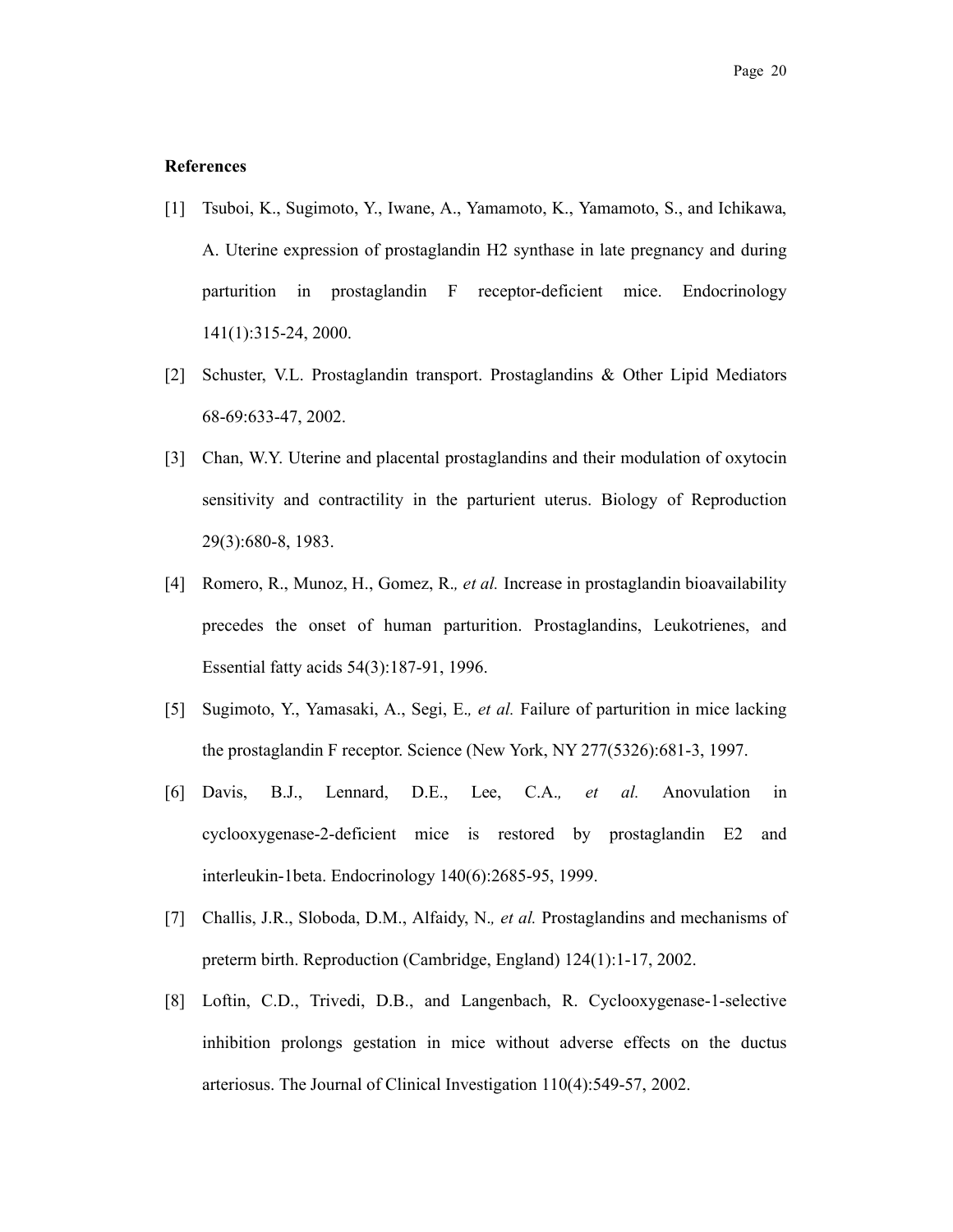- [9] Peri, K.G., Quiniou, C., Hou, X.*, et al.* THG113: a novel selective FP antagonist that delays preterm labor. Seminars in Perinatology 26(6):389-97, 2002.
- [10] Crankshaw, D.J. Pharmacological techniques for the in vitro study of the uterus. Journal of Pharmacological and Toxicological Methods 45(2):123-40, 2001.
- [11] Cao, J., Shayibuzhati, M., Tajima, T., Kitazawa, T., and Taneike, T. In vitro pharmacological characterization of the prostanoid receptor population in the non-pregnant porcine myometrium. European Journal of Pharmacology 442(1-2):115-23, 2002.
- [12] Cao, J., Wakatsuki, A., Yoshida, M., Kitazawa, T., and Taneike, T. Thromboxane A2 (TP) receptor in the non-pregnant porcine myometrium and its role in regulation of spontaneous contractile activity. European Journal of Pharmacology 485(1-3):317-27, 2004.
- [13] Cao, J., Yosida, M., Kitazawa, T., and Taneike, T. Uterine region-dependent differences in responsiveness to prostaglandins in the non-pregnant porcine myometrium. Prostaglandins & Other Lipid Mediators 75(1-4):105-22, 2005.
- [14] Cao, J., Kitazawa, T., Takehana, K., and Taneike, T. Endogenous prostaglandins regulate spontaneous contractile activity of uterine strips isolated from non-pregnant pigs. Prostaglandins & Other Lipid Mediators 81(3-4):93-105, 2006.
- [15] Nakanishi, H., and Wood, C. Cholinergic mechanisms in the human uterus. The Journal of Obstetrics and Gynaecology of the British Commonwealth 78(8):716-23, 1971.
- [16] Hollingsworth, M. The innervation of the rat cervix and its pharmacology in vitro and in vivo. British Journal of Pharmacology 52(4):539-47, 1974.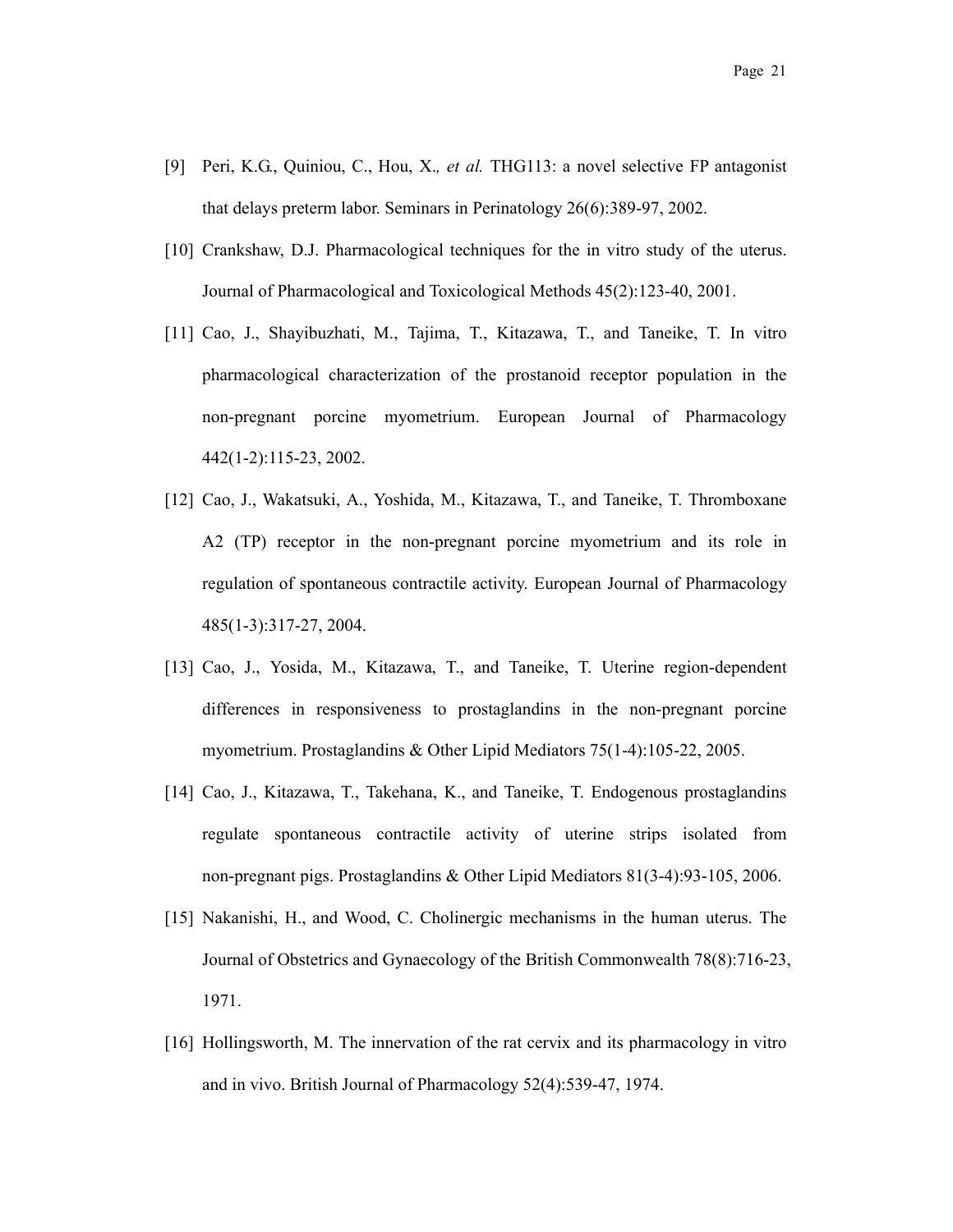- [17] Hollingsworth, M. Mechanical responses of rat isolated uterine horns to transmural stimulation. British Journal of Pharmacology 55(1):41-6, 1975.
- [18] Elmer, M., Alm, P., and Thorbert, G. Electrical field stimulation of myometrial strips from non-pregnant and pregnant guinea-pigs. Acta Physiologica Scandinavica 108(3):209-13, 1980.
- [19] Sato, S., Hayashi, R.H., and Garfield, R.E. Mechanical responses of the rat uterus, cervix, and bladder to stimulation of hypogastric and pelvic nerves in vivo. Biology of Reproduction 40(2):209-19, 1989.
- [20] Taneike, T., Miyazaki, H., Nakamura, H., and Ohga, A. Autonomic innervation of the circular and longitudinal layers in swine myometrium. Biology of Reproduction 45(6):831-40, 1991.
- [21] Taneike, T., Bando, S., Takasaki, K.*, et al.* Muscle layer and regional differences in autonomic innervation and responsiveness to transmitter agents in swine myometrium. Journal of Autonomic Pharmacology 14(3):213-27, 1994.
- [22] Taneike, T., Narita, T., Kitazawa, T., Bando, S., Teraoka, H., and Ohga, A. Binding and functional characterization of alpha-2 adrenoceptors in isolated swine myometrium. Journal of Autonomic Pharmacology 15(2):93-105, 1995.
- [23] Thorbert, G., Alm, P., Bjorklund, A.B., Owman, C., and Sjoberg, N.O. Adrenergic innervation of the human uterus. Disappearance of the transmitter and transmitter-forming enzymes during pregnancy. Am J Obstet Gynecol 135(2):223-6, 1979.
- [24] Alm, P., and Lundberg, L.M. Co-existence and origin of peptidergic and adrenergic nerves in the guinea pig uterus. Retrograde tracing and immunocytochemistry,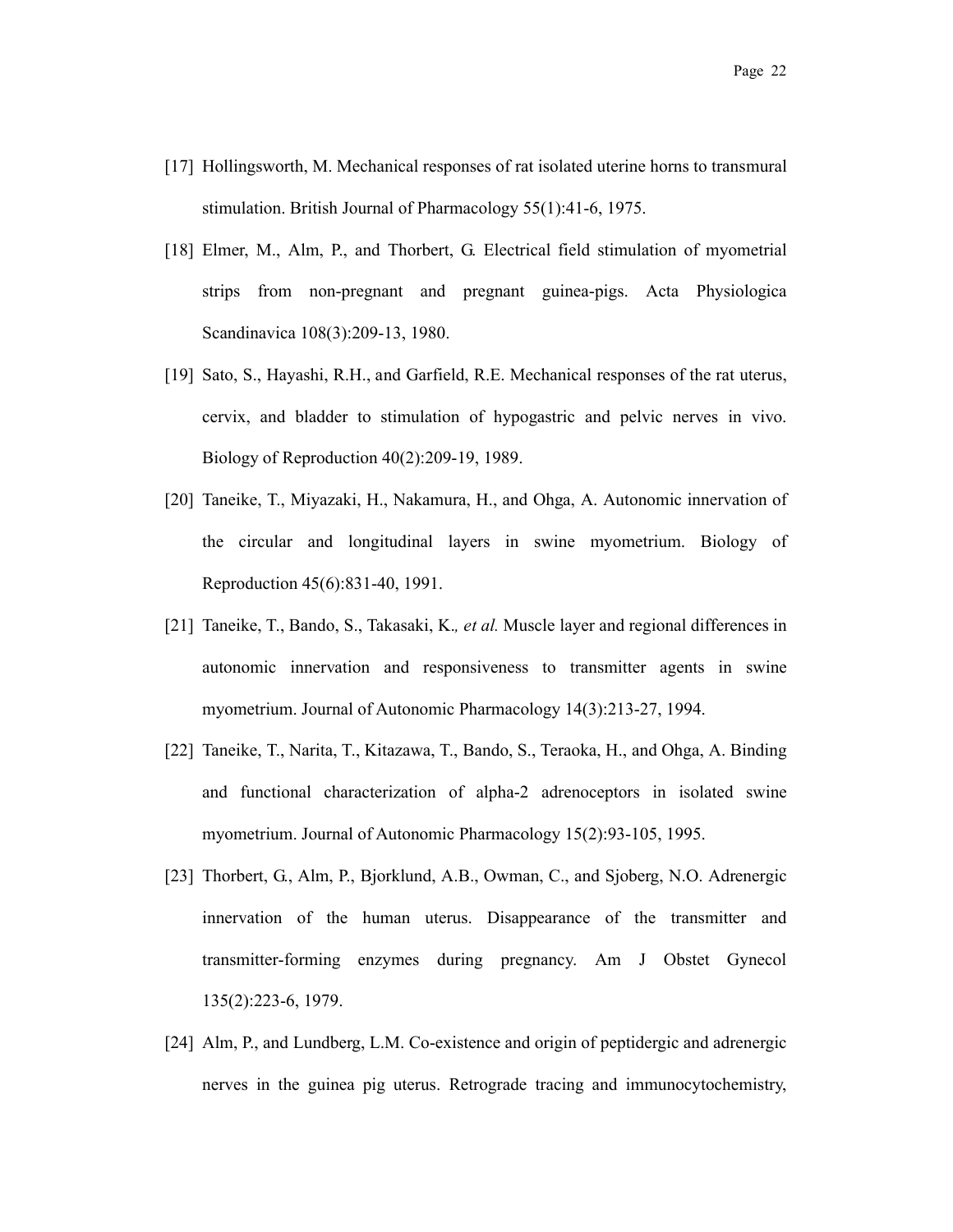effects of chemical sympathectomy, capsaicin treatment and pregnancy. Cell Tissue Res 254(3):517-30, 1988.

- [25] Moustafa, F.A. Changes in cholinergic and noradrenergic nerves in the pregnant and postpartum uterus of the albino rat and guinea pig. Acta Anatomica 132(4):310-6, 1988.
- [26] Haase, E.B., Buchman, J., Tietz, A.E., and Schramm, L.P. Pregnancy-induced uterine neuronal degeneration in the rat. Cell Tissue Res 288(2):293-306, 1997.
- [27] Zupko, I., Csonka, D., and Falkay, G. A rat model for functional characterization of pregnancy-induced denervation and postpartum reinnervation in the myometrium and cervix: a superfusion study. Reproduction (Cambridge, England) 130(5):743-9, 2005.
- [28] Walch, L., de Montpreville, V., Brink, C., and Norel, X. Prostanoid EP(1)- and TP-receptors involved in the contraction of human pulmonary veins. British Journal of Pharmacology 134(8):1671-8, 2001.
- [29] De Backer, O., Leclere, P.G., and Lefebvre, R.A. Pharmacological characterization of pre- and postsynaptic prostanoid receptors in pig gastric fundus. Neuropharmacology 45(5):684-90, 2003.
- [30] Tilley, S.L., Hartney, J.M., Erikson, C.J.*, et al.* Receptors and pathways mediating the effects of prostaglandin E2 on airway tone. American Journal of Physiology 284(4):L599-606, 2003.
- [31] Jadhav, V., Jabre, A., Lin, S.Z., and Lee, T.J. EP1- and EP3-receptors mediate prostaglandin E2-induced constriction of porcine large cerebral arteries. J Cereb Blood Flow Metab 24(12):1305-16, 2004.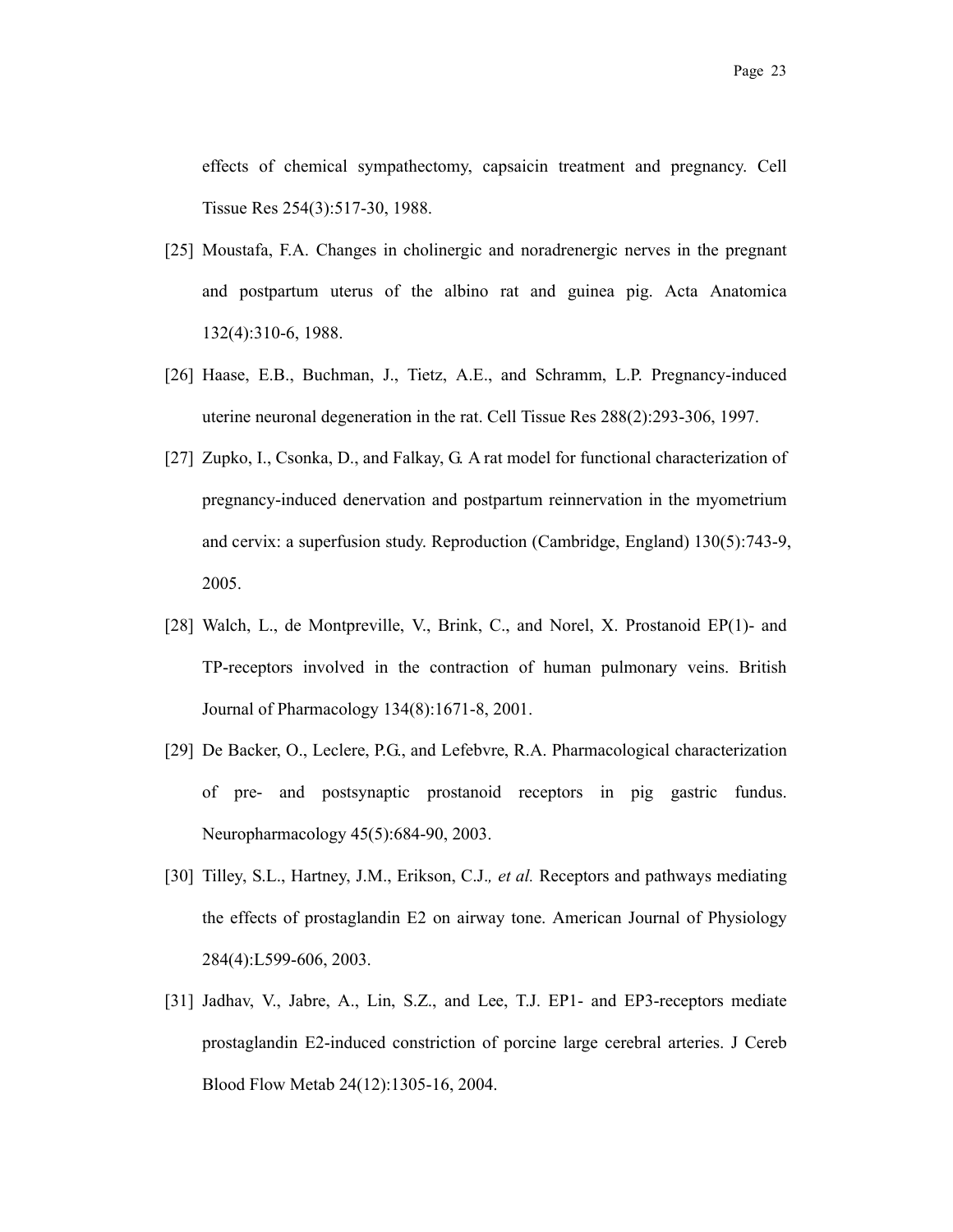- [32] Dey, I., Lejeune, M., and Chadee, K. Prostaglandin E2 receptor distribution and function in the gastrointestinal tract. British Journal of Pharmacology 149(6):611-23, 2006.
- [33] Trachte, G.J., and Stein, E.A. Thromboxane receptor agonists enhance adrenergic neurotransmission in rabbit isolated mesenteric arteries. The Journal of Pharmacology and Experimental Therapeutics 249(1):216-20, 1989.
- [34] Jensen, T.J., and Nedergaard, O.A. Modulation of norepinephrine release from sympathetic neurons of the rabbit aorta by prejunctional prostanoid receptors. The Journal of Pharmacology and Experimental Therapeutics 291(1):7-11, 1999.
- [35] Awe, S.O., Opere, C.A., Harris, L.C., Uketui, A.J., and Ohia, S.E. Effect of isoprostanes on sympathetic neurotransmission in the human isolated iris-ciliary body. Neurochemical research 25(4):491-6, 2000.
- [36] Gobel, I., Trendelenburg, A.U., Cox, S.L., Meyer, A., and Starke, K. Electrically evoked release of [(3)H]noradrenaline from mouse cultured sympathetic neurons: release-modulating heteroreceptors. Journal of Neurochemistry 75(5):2087-94, 2000.
- [37] Opere, C.A., Awe, S.O., Harris, L.C., LeDay, A.M., and Ohia, S.E. Potentiation of sympathetic neurotransmission in bovine isolated irides by isoprostanes. Free Radical Research 35(3):257-64, 2001.
- [38] Hoang, D., Macarthur, H., Gardner, A., Yang, C.L., and Westfall, T.C. Prostanoid-induced modulation of neuropeptide Y and noradrenaline release from the rat mesenteric bed. Autonomic & Autacoid Pharmacology 23(2):141-7, 2003.
- [39] Yokotani, K., Nakamura, K., and Okada, S. Prostanoid EP3 and TP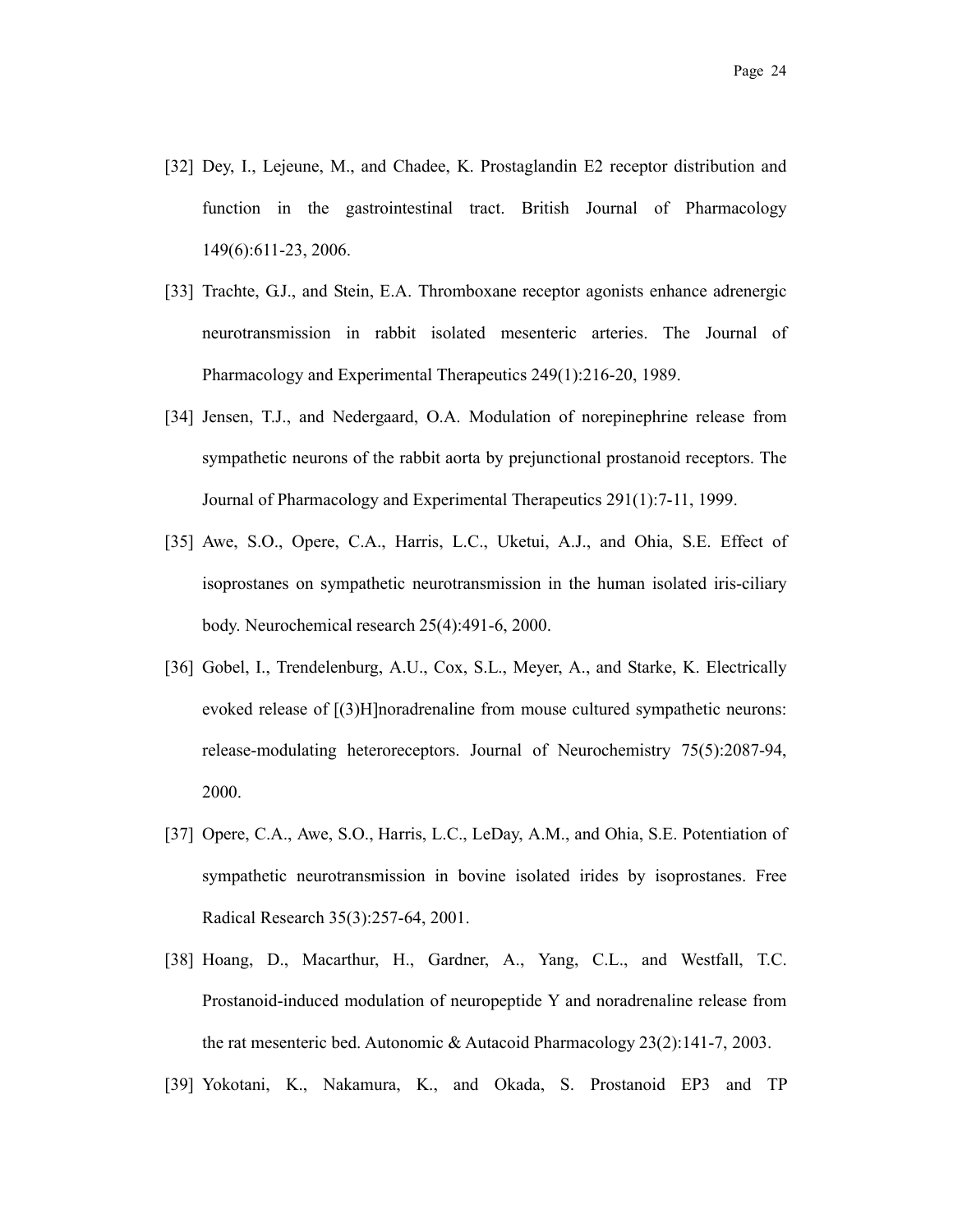receptors-mediated inhibition of noradrenaline release from the isolated rat stomach. European Journal of Pharmacology 459(2-3):187-93, 2003.

- [40] McDonald, L.E. Femaile reproductive system. In: *Veterinary endocrinology and reproduction*. (L.E. McDonald, ed.) Lea & Febiger, Philadelphia. 1975. pp. 247-303.
- [41] Kitazawa, T., Maezono, Y., and Taneike, T. The mechanisms of  $\alpha_2$ -adrenoceptor agonist-induced contraction in longitudinal muscle of the porcine uterus. European Journal of Pharmacology 390(1-2):185-95, 2000.
- [42] Queiroz, G., Talaia, C., and Goncalves, J. ATP modulates noradrenaline release by activation of inhibitory  $P_{2Y}$  receptors and facilitatory  $P_{2X}$  receptors in the rat vas deferens. The Journal of Pharmacology and Experimental Therapeutics 307(2):809-15, 2003.
- [43] Kiriyama, M., Ushikubi, F., Kobayashi, T., Hirata, M., Sugimoto, Y., and Narumiya, S. Ligand binding specificities of the eight types and subtypes of the mouse prostanoid receptors expressed in Chinese hamster ovary cells. British Journal of Pharmacology 122(2):217-24, 1997.
- [44] Mitchell, B.S., and Ahmed, E. An immunohistochemical study of the catecholamine synthesizing enzymes and neuropeptides in the female guinea-pig uterus and vagina. The Histochemical Journal 24(6):361-7, 1992.
- [45] Bae, S.E., Corcoran, B.M., and Watson, E.D. Immunohistochemical study of the distribution of adrenergic and peptidergic innervation in the equine uterus and the cervix. Reproduction (Cambridge, England) 122(2):275-82, 2001.
- [46] Serone, A.P., and Angus, J.A. Role of N-type calcium channels in autonomic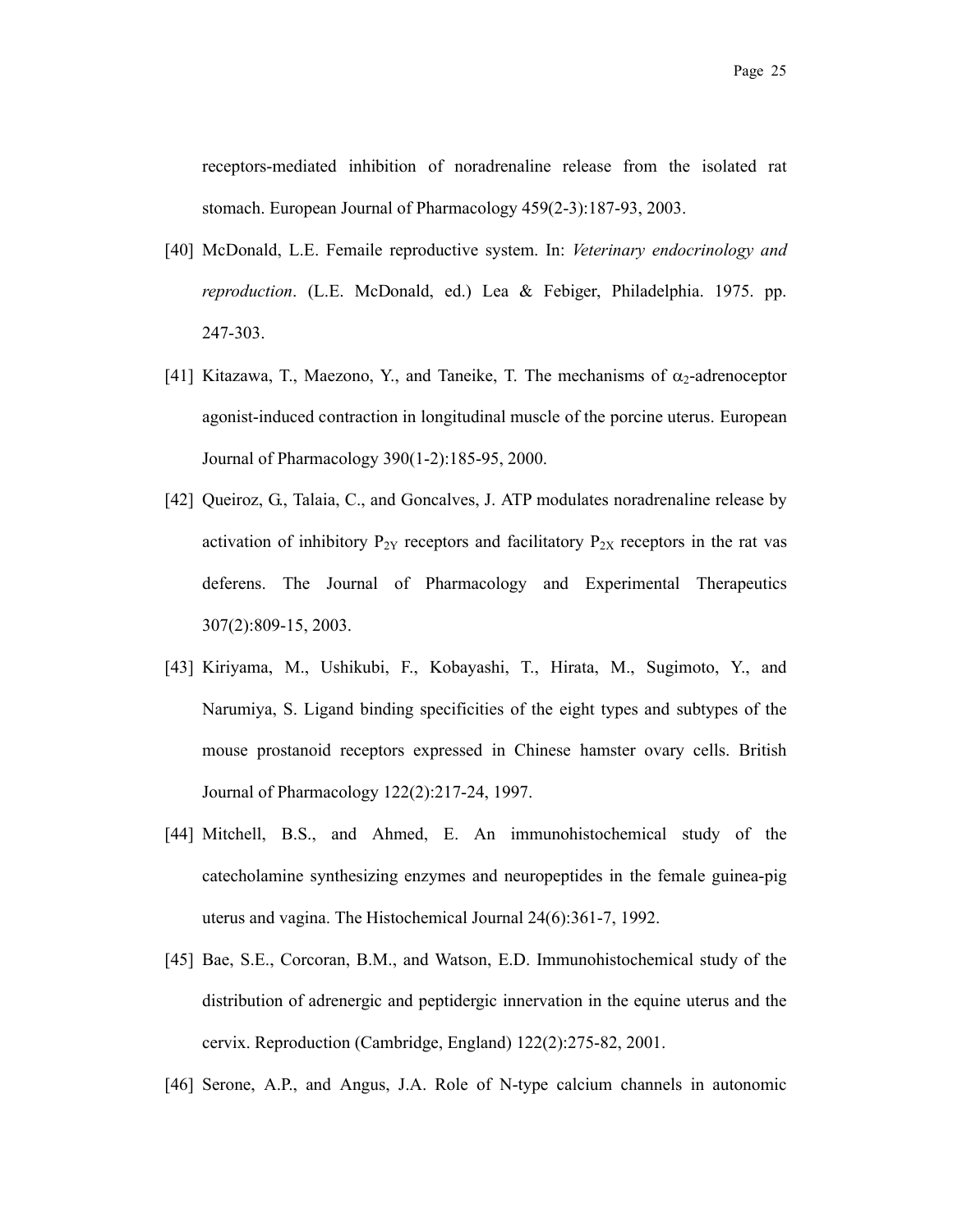neurotransmission in guinea-pig isolated left atria. British Journal of Pharmacology 127(4):927-34, 1999.

- [47] Tanaka, Y., Mochizuki, Y., Tanaka, H., and Shigenobu, K. Significant role of neuronal non-N-type calcium channels in the sympathetic neurogenic contraction of rat mesenteric artery. British Journal of Pharmacology 128(7):1602-8, 1999.
- [48] Spicuzza, L., Giembycz, M.A., Barnes, P.J., and Belvisi, M.G. Prostaglandin E2 suppression of acetylcholine release from parasympathetic nerves innervating guinea-pig trachea by interacting with prostanoid receptors of the EP3-subtype. British Journal of Pharmacology 123(6):1246-52, 1998.
- [49] Funk, C.D., Furci, L., FitzGerald, G.A., Grygorczyk, R., Rochette, C., Bayne, M.A., Abramovitz, M., Adam, M., and Metters, K.M. Cloning and expression of a cDNA for the human prostaglandin E receptor  $EP_1$  subtype. Journal of Biological Chemistry 268(35):26767-26772, 1993.
- [50] Narumiya, S., Sugimoto, Y., and Ushikubi, F. Prostanoid receptors: structures, properties, and functions. Physiological Reviews 79(4):1193-226, 1999.
- [51] Trachte, G.J. Thromboxane agonist (U46619) potentiates norepinephrine efflux from adrenergic nerves. The Journal of Pharmacology and Experimental Therapeutics 237(2):473-7, 1986.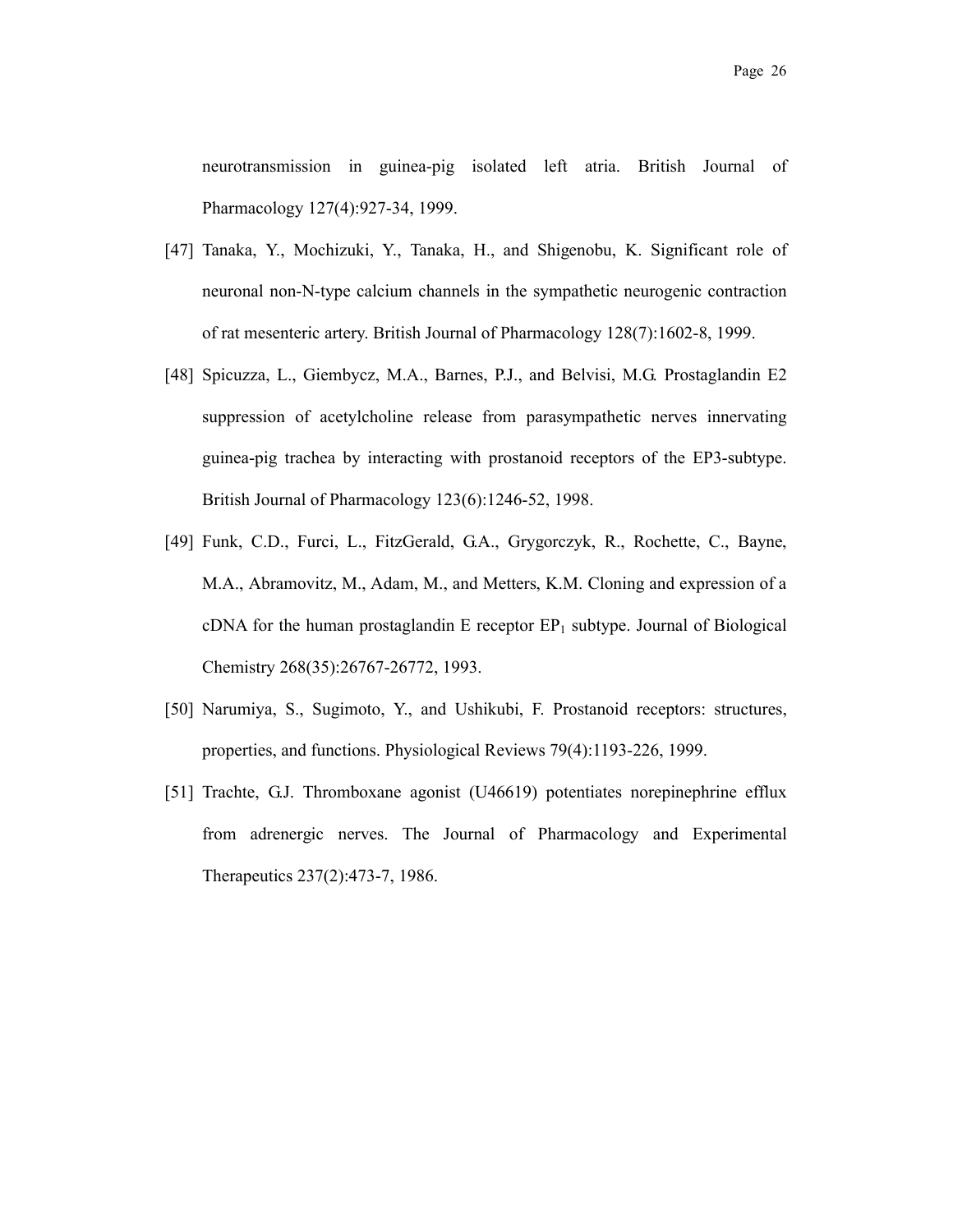#### **FIGURE LEGENDS**

Fig. 1. Frequency-dependent  $\int^3 H$ ]-noradrenaline release induced by EFS in longitudinal smooth muscle of the non-pregnant porcine uterus in the absence  $\circ$  and presence  $\bullet$ of indomethacin (3  $\mu$ M). Ordinate: relative outflow of [<sup>3</sup>H]-noradrenaline expressed as a percent of total radioactivity of the tissue in the fraction period. Abscissa: fraction period (5 min) and EFS frequency (Hz). Each point represents the mean  $\pm$  S.E.M. of more than six experiments.  $*$ , significantly different ( $p<0.05$ ) compared with the corresponding values in the absence of indomethacin.

Fig. 2. Pharmacological characteristics of EFS-evoked noradrenaline release. Each figure shows a comparison of noradrenaline release at the first stimulation (S1; 10 Hz) and that at the second stimulation (S2; 10 Hz). EFS-induced noradrenaline release was reproducible in the control (A), but tetrodotoxin (1  $\mu$ M; B) and  $\omega$ -conotoxin GVIA (1  $\mu$ M; C) treatment (arrows) inhibited the stimulation-evoked [ $3H$ ]-outflow. EFS-induced noradrenaline release was also abolished in the  $Ca^{2+}$ -free incubation medium containing EGTA (1 mM; D). Ordinate: relative outflow of  $\int^3 H$ ]-noradrenaline expressed as a percent of total radioactivity of the tissue in the fraction period. Abscissa: fraction period (5 min). Each point represents the mean  $\pm$  S.E.M. of more than four experiments.

Fig. 3. Effects of PGE<sub>2</sub>, PGF<sub>2 $\alpha$ </sub> and PGD<sub>2</sub> on EFS-induced [<sup>3</sup>H]-noradrenaline release in longitudinal muscle of the non-pregnant porcine uterus. The uterine muscle strips were stimulated (10 Hz for 30 s) two times (S1 and S2) at a 30-min interval. Before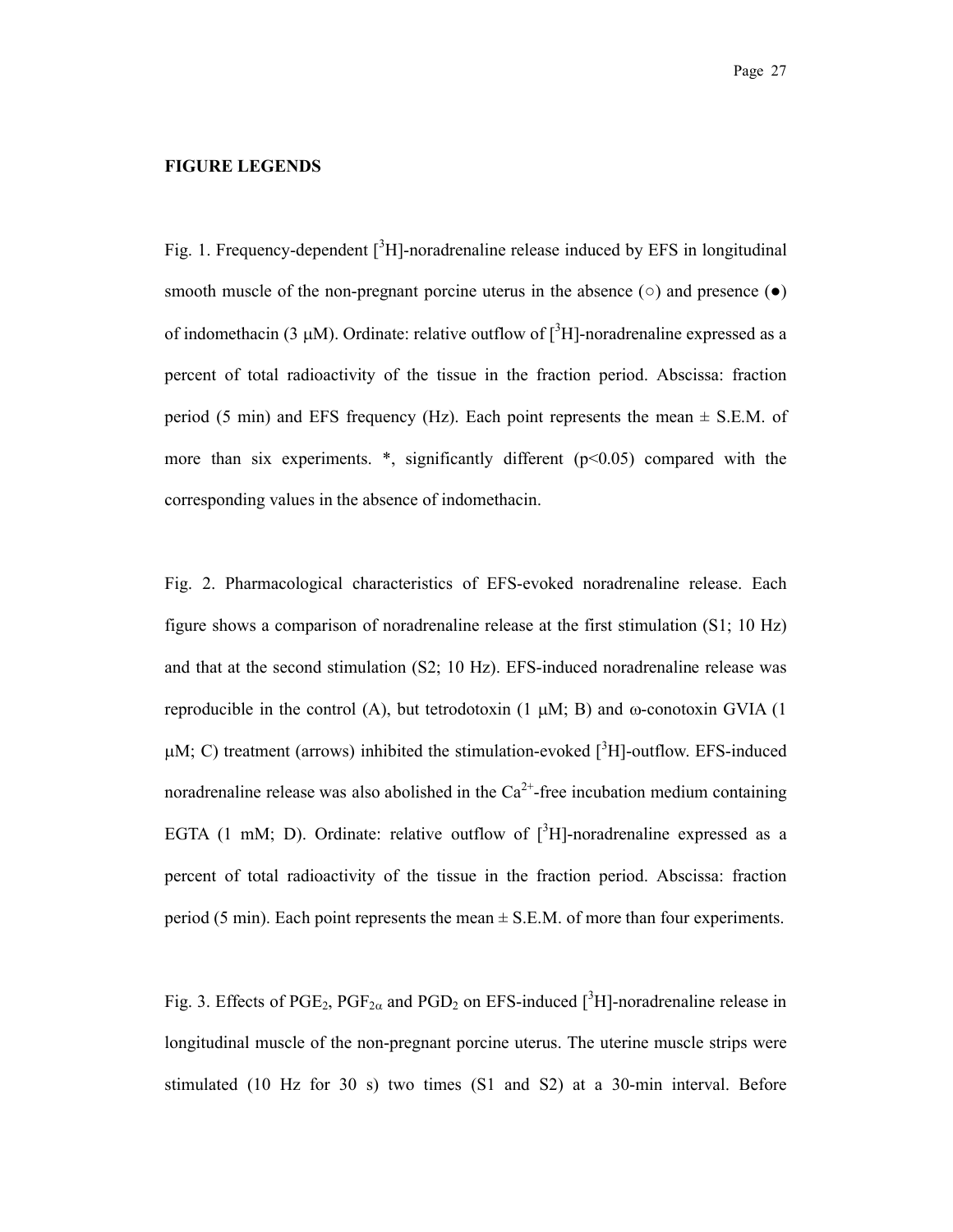application of S2 stimulation, muscle strips were treated with 1  $\mu$ M of PGE<sub>2</sub> (A), PGF<sub>2*a*</sub> (B) and  $PGD<sub>2</sub>$  (C) for 2.5 min (black bar) and S2 was applied in the presence of prostanoids (filled symbols). Open symbols are results of the time-matched control without prostaglandins treatment. Ordinate: relative outflow of  $[^3H]$ -noradrenaline expressed as a percent of total radioactivity of the tissue in the fraction period. Abscissa: fraction period (5 min). The effects of prostanoids on EFS-induced  $\int^3 H$ -noradrenaline release are also indicated using  $S2/S1$  ratio (D). Each value is the mean  $\pm$  S.E.M. of more than six experiments. \* *P*<0.05, \*\* *P*<0.01 compared with control.

Fig. 4. Effects of EP receptor agonists and antagonists on EFS-induced  $[$ <sup>3</sup>H]-noradrenaline release in longitudinal muscle of the non-pregnant porcine uterus. (A) Sulprostone decreased the S2/S1 ratio in a concentration-dependent manner (1 nM-1  $\mu$ M). (B) Butaprost (1  $\mu$ M) did not inhibit noradrenaline release. Effects of SC19220 (10  $\mu$ M) itself on the [<sup>3</sup>H]-noradrenaline release and on the inhibition by PGE<sub>2</sub> and sulprostone were examined. Each value is the mean  $\pm$  S.E.M. of more than four experiments. \*\*,  $P<0.01$  compared with control. NS indicates not significant difference.

Fig. 5. Effects of PGF<sub>2 $\alpha$ </sub> (1  $\mu$ M) and fluprostenol (FP receptor agonist; 1  $\mu$ M) on EFS-induced release of  $\int_0^3 H$ ]-noradrenaline from longitudinal muscle strips of the non-pregnant porcine uterus. Each value is the mean  $\pm$  S.E.M. of more than six experiments. \*\*, *P*<0.01 compared with control.

Fig. 6. Effects of U46619 on stimulation-induced  $\int^3 H$ ]-noradrenaline release and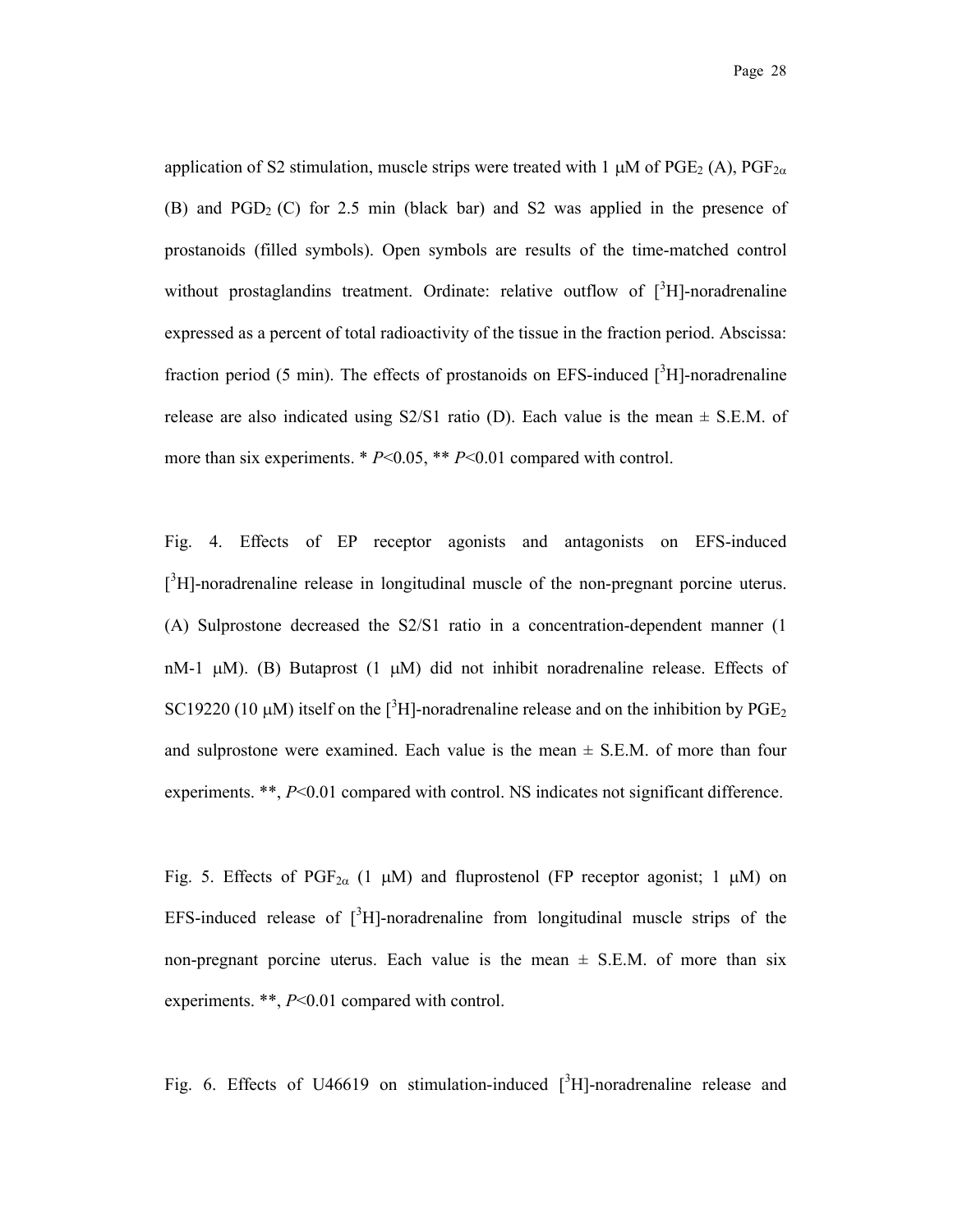inhibition of U46619-induced action by SQ29548 in longitudinal muscle strips of the non-pregnant porcine uterus. (A) Concentration-dependent inhibitory effects of U46619  $(1 \text{ nM} - 1 \text{ µ})$ . (B) SO29548 significantly recovered the inhibitory responses of two different concentrations of U46619 (100 nM and 1  $\mu$ M), but SO29548 itself did not affect the EFS-induced release. Each value is the mean  $\pm$  S.E.M. of more than four experiments. \*  $P<0.05$ , \*\*  $P<0.01$  compared with control. #  $P<0.05$  compared with U46619 alone.

Fig. 7.  $EP_3$  receptor expression on adrenergic neurons in the longitudinal muscle layer of the non-pregnant porcine uterus (double immunofluorescence staining).  $EP_3$ receptors were observed both in smooth muscle layers and fiber-like structures (A and D, arrow). PGP 9.5 (B) or TH immunoreactive (E) helical fibers (green) were scattered among longitudinal muscle layers. Yellow color on merged photographs (C, F) indicates the expression of  $EP_3$  receptors on neural elements  $(C)$  and adrenergic fibers  $(F)$ . Scale  $bar = 20 \mu m$ .

Fig. 8. TP receptor expression on adrenergic neurons in the longitudinal muscle layer of the non-pregnant porcine uterus (double immunofluorescence staining). TP receptors were observed both in smooth muscle layers and fiber-like structures (A and D, arrow). PGP 9.5 (B) or TH immunoreactive (E) helical fibers (green) were oriented in the same direction in the muscle layers. Ψελλοω χολορ ον μεργεδ πηοτογραπησ (Χ, Φ) ινδιχατεσ τηε εξπρεσσιον οφ ΤΠ  $\beta$ εχεπτορσ on neural elements (C) and adrenergic fibers (F). Scale bar = 20 μm.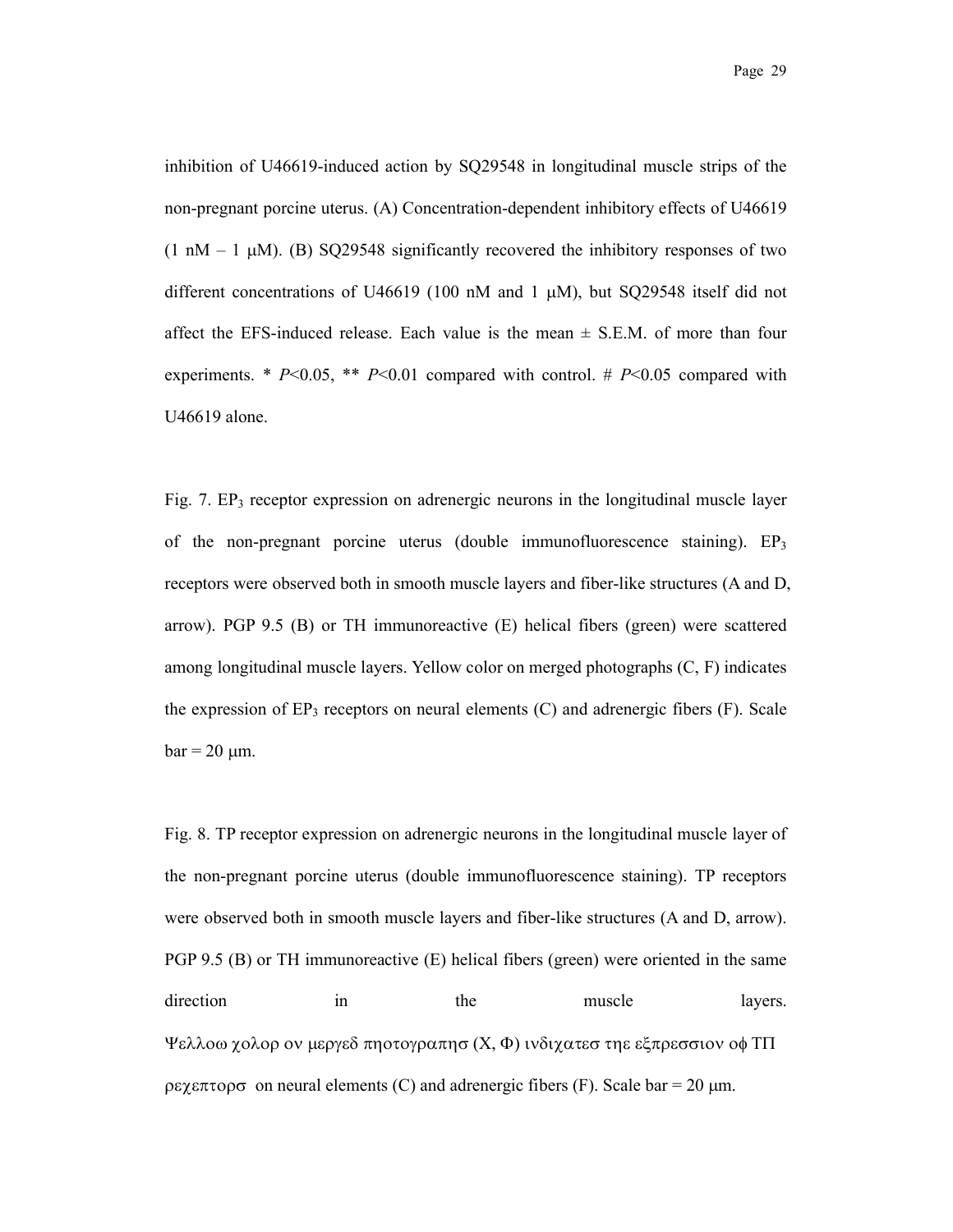**Figure(s)**

**Fig. 1.**

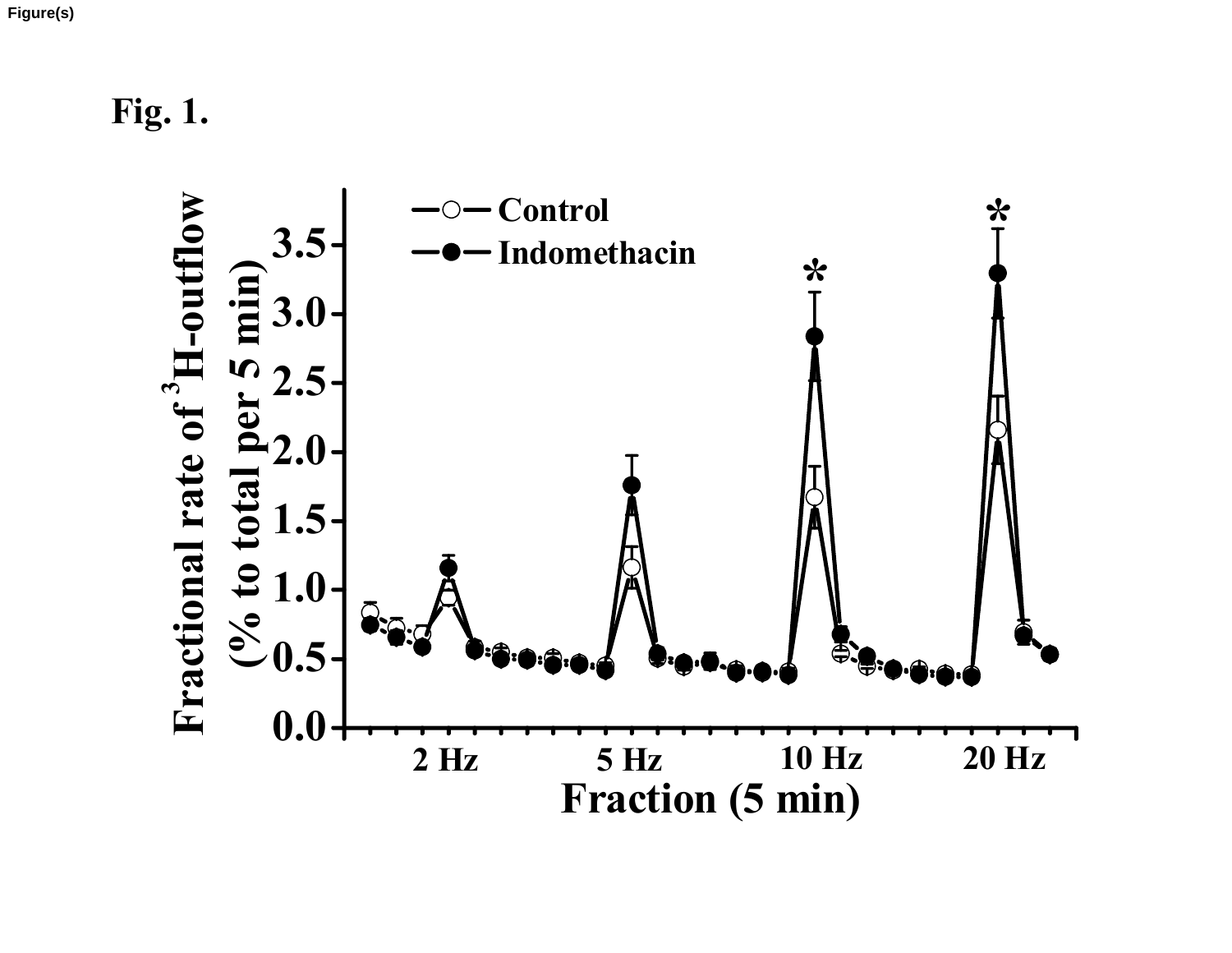**Fig. 2.**

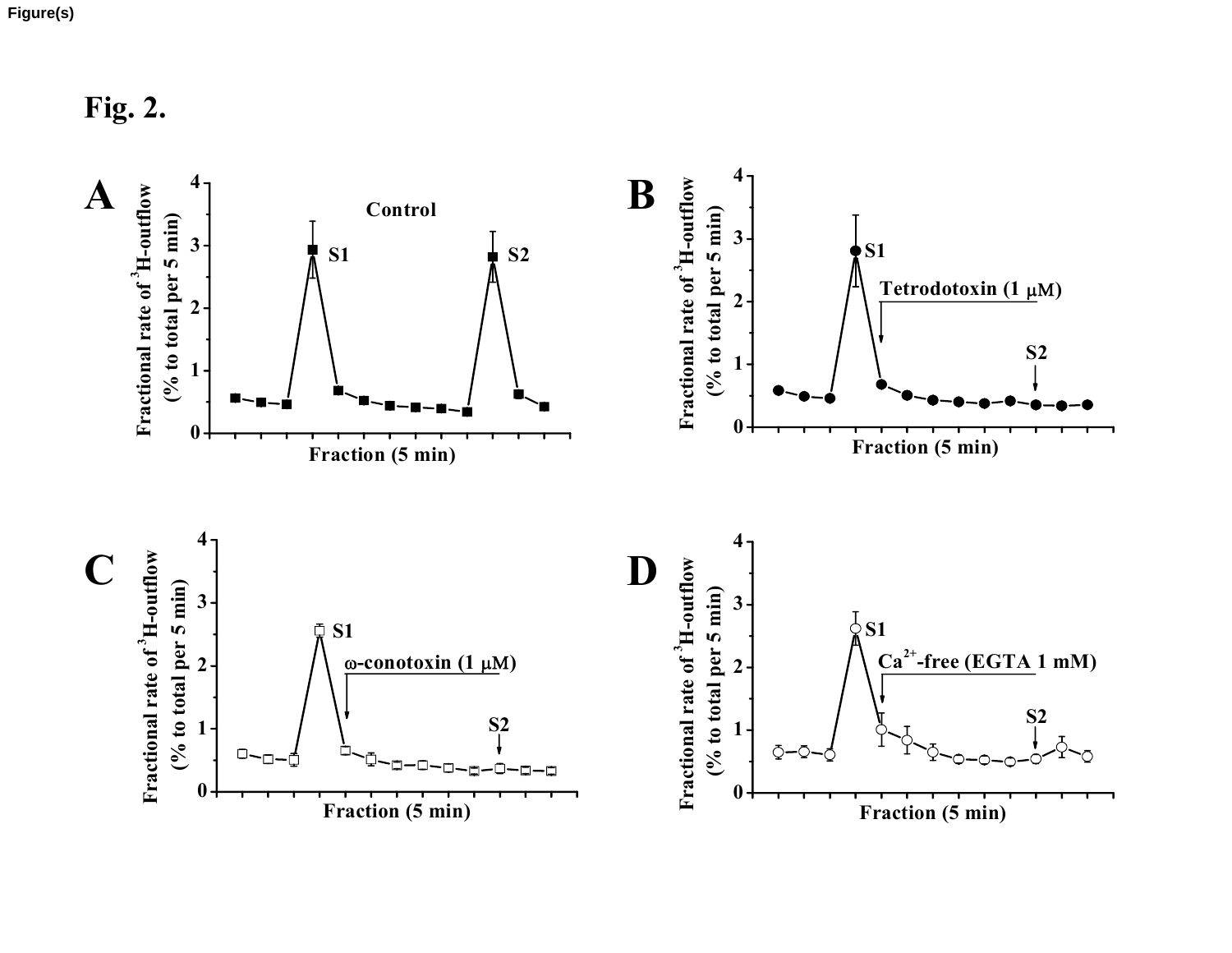**Fig. 3.**

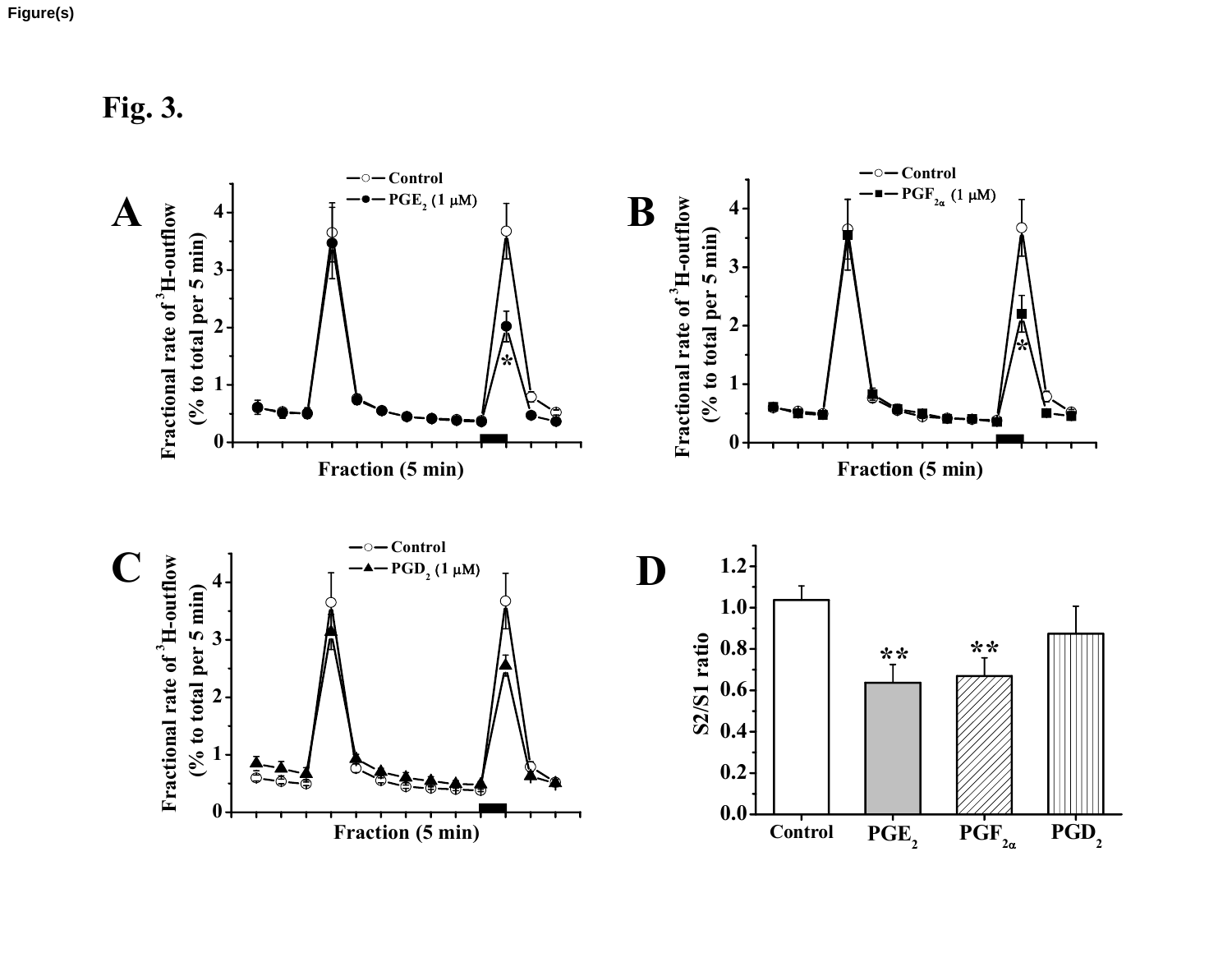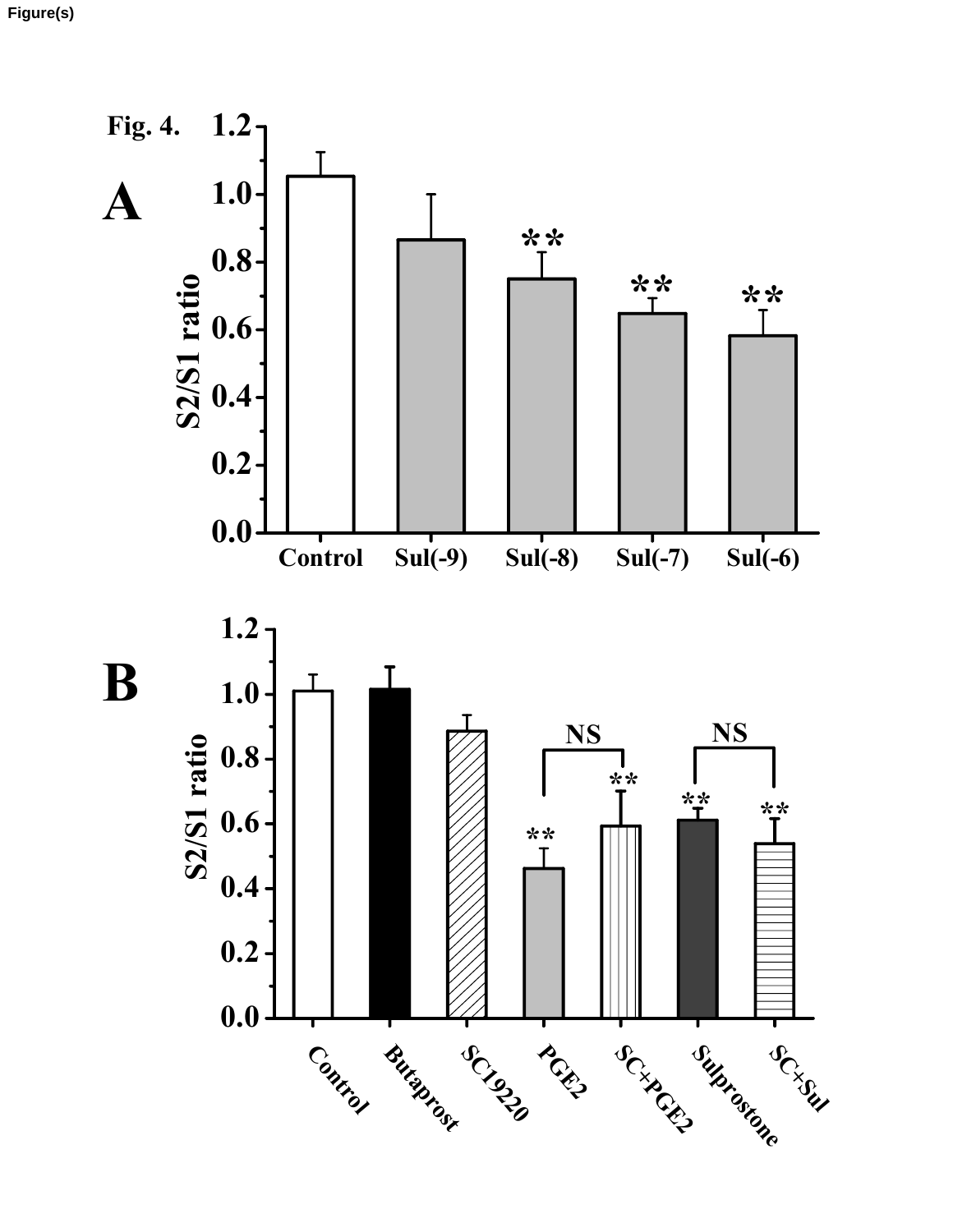**Fig. 5.**

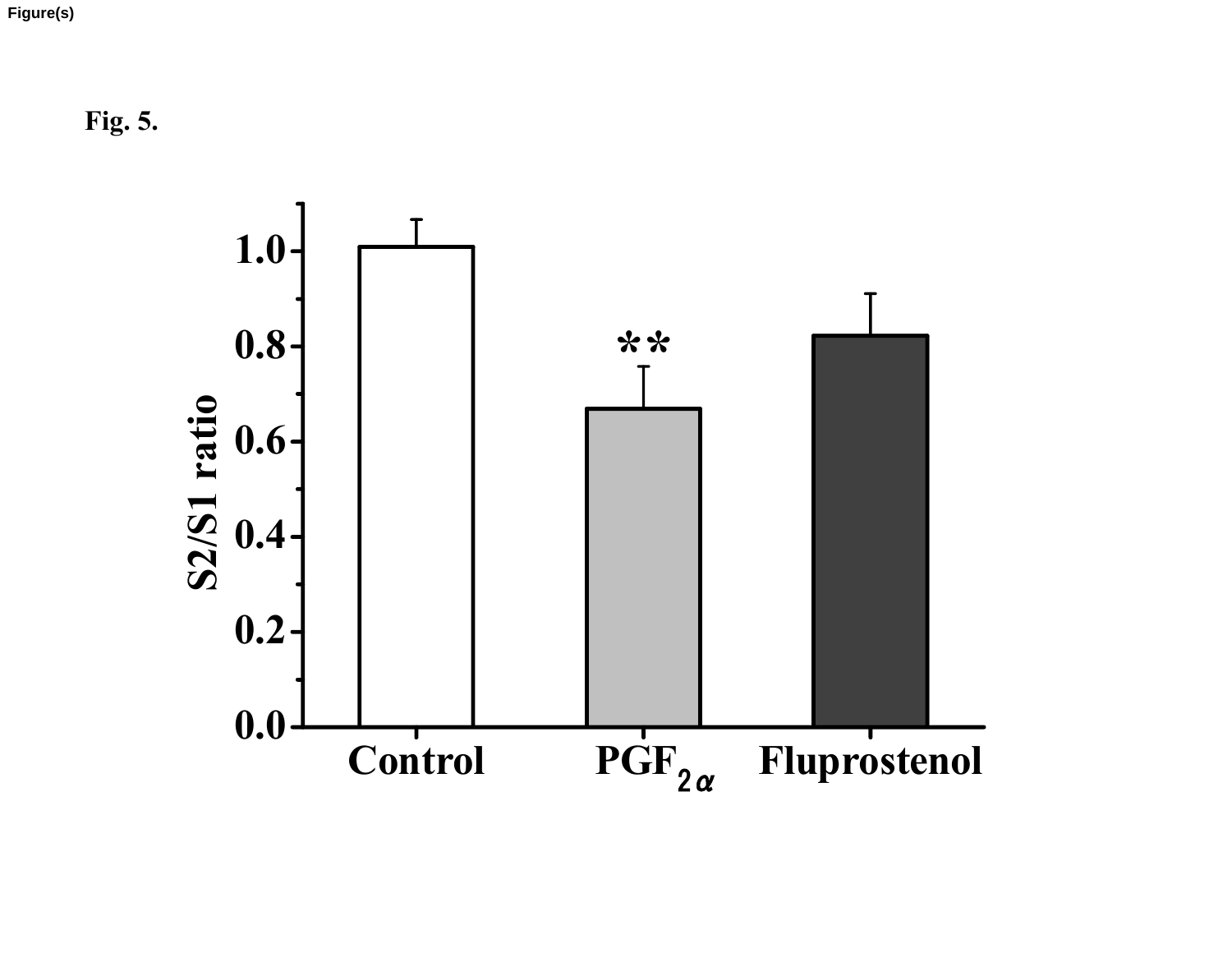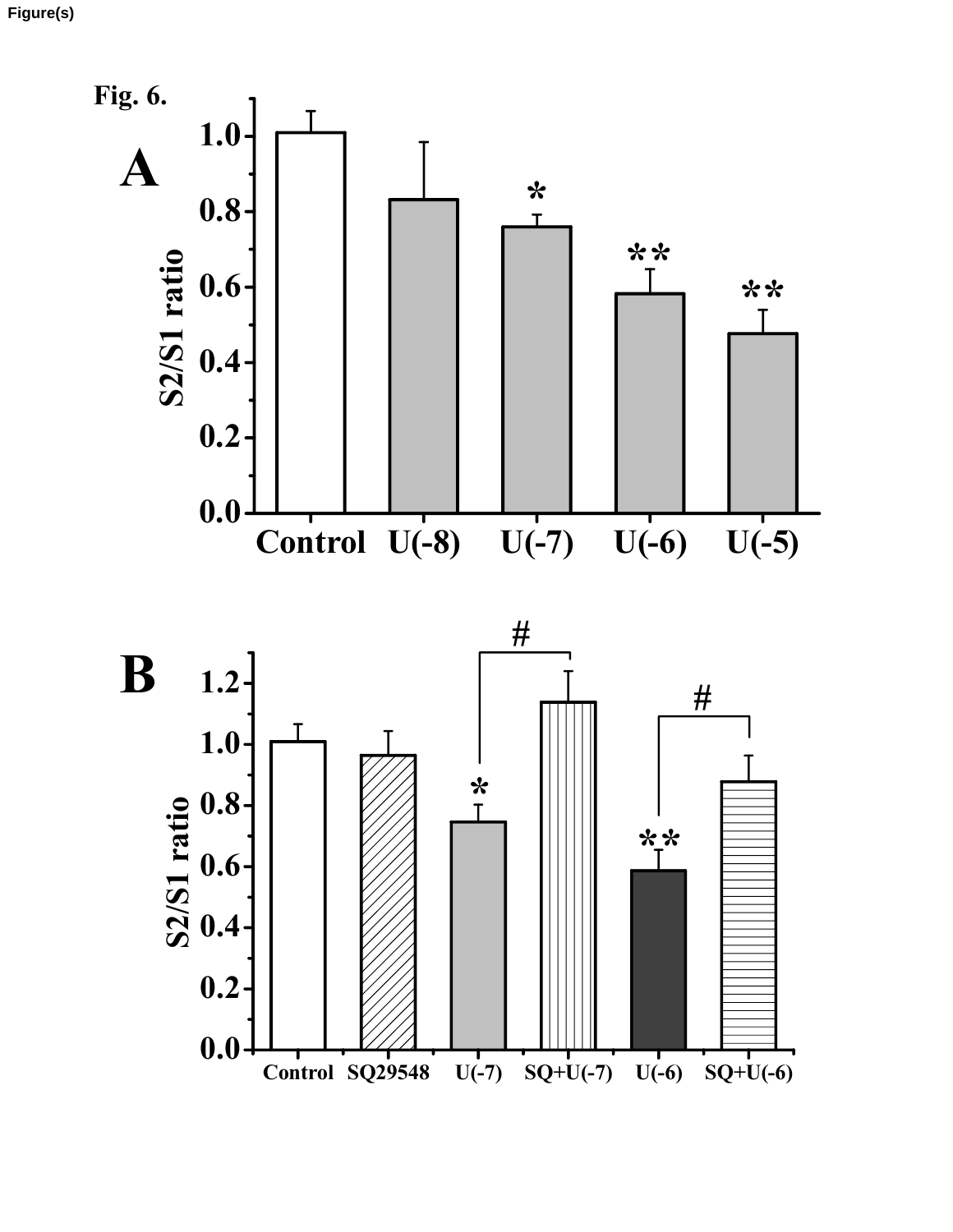